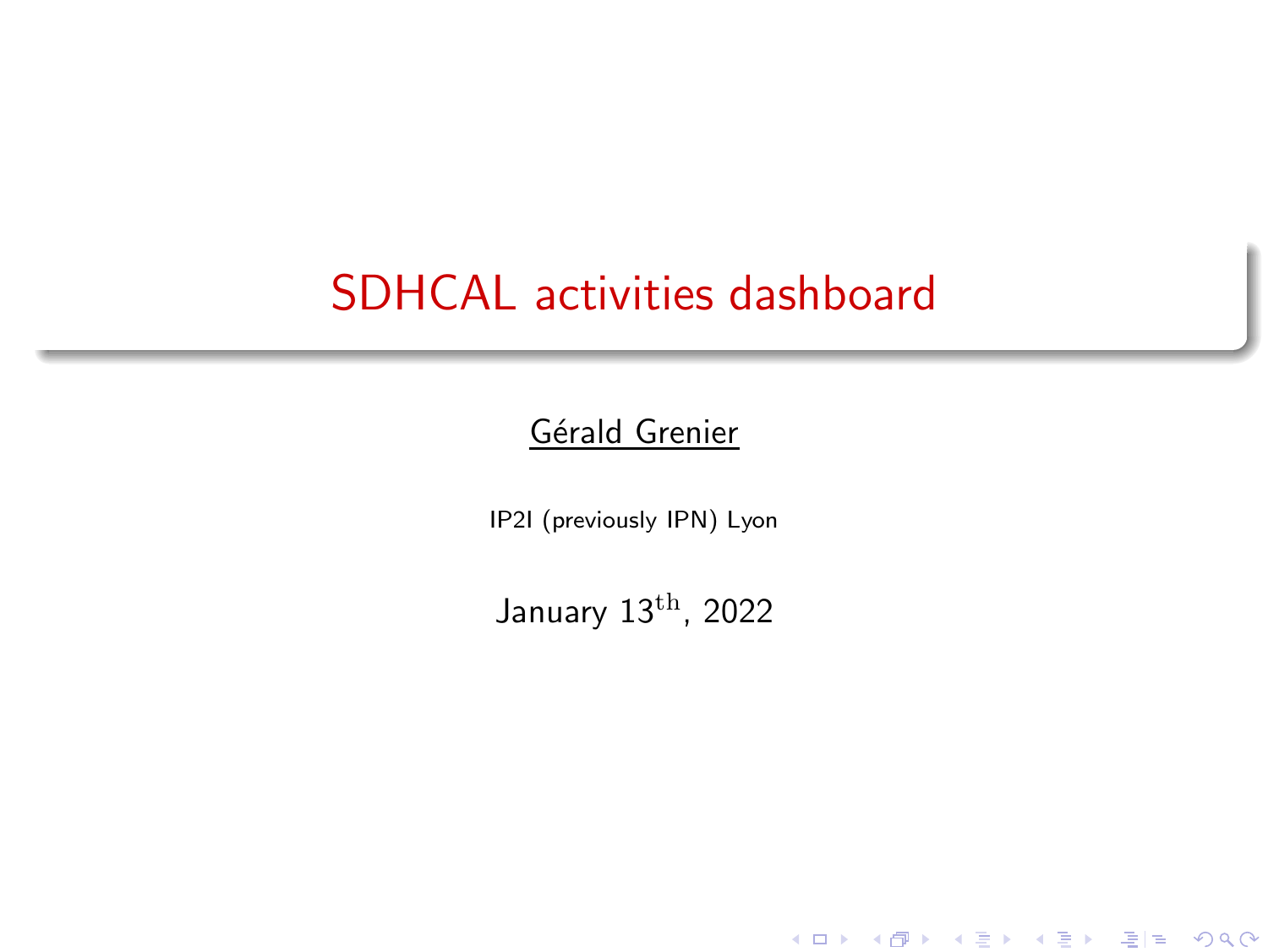Happy new western year.

K ロ X K 伊 X K 君 X K 君 X 〈君 X 〈君 H 〉 つんへ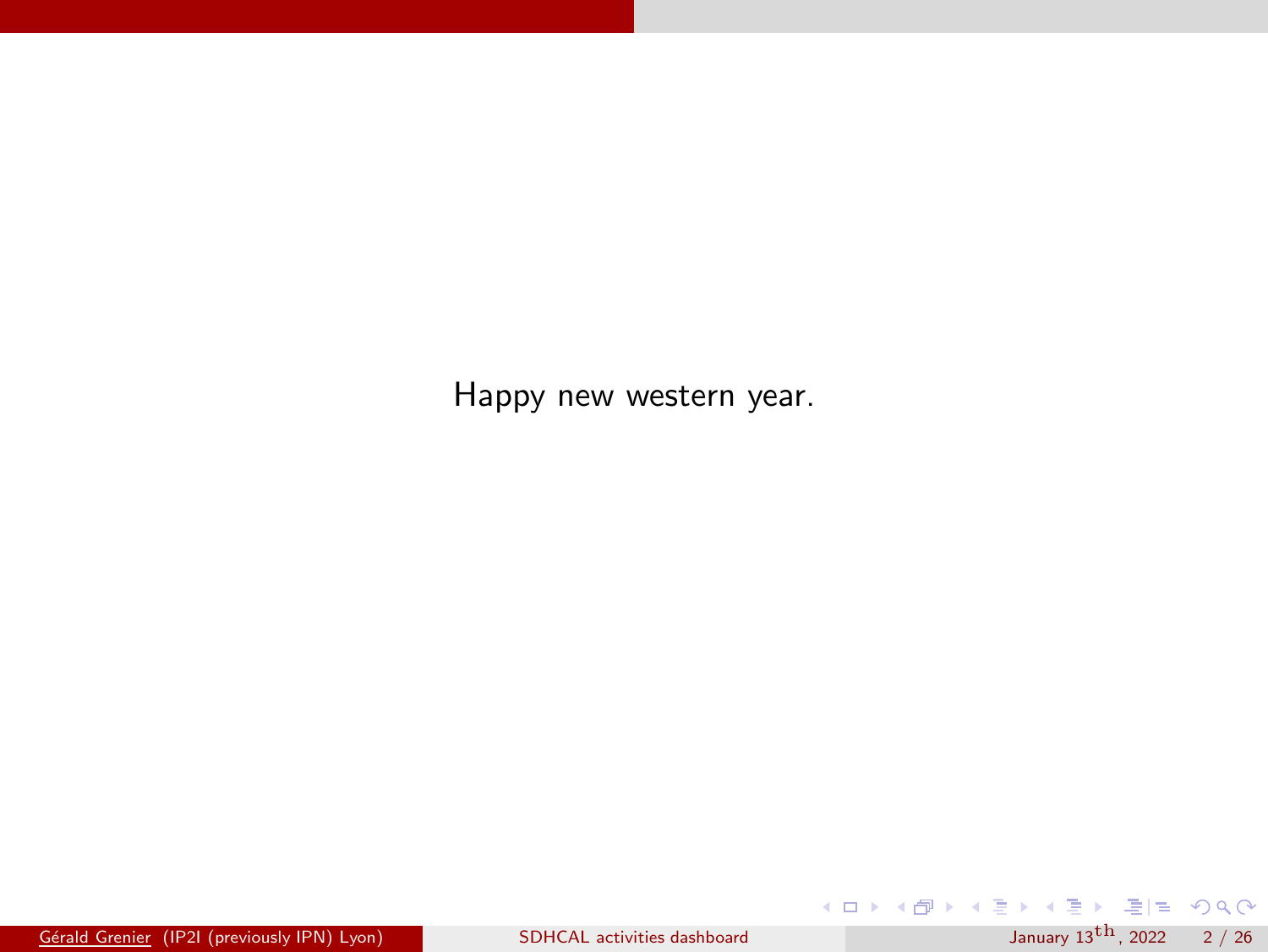# Ongoing activities

Test beam analysis

all TB

- Uniformity (Guillaume, on hold (?))
- Low Energy hadrons (Bing+SJTU) Paper in preparation
- Uses of BDT (Bing+SJTU) Published.

### 09/2018 only

- SiWECAL+SDHCAL (Hector+CIEMAT : (done))
- Tricot electronics (GG, Imad (?) on hold (?))

### 2015 only

Analysis with rotated device (Hector Note in preparation)

Gérald Grenier (IP2I (previously IPN) Lyon) [SDHCAL activities dashboard](#page-0-0) January 13<sup>[th](#page-26-0)</sup>, 2022 3 / 26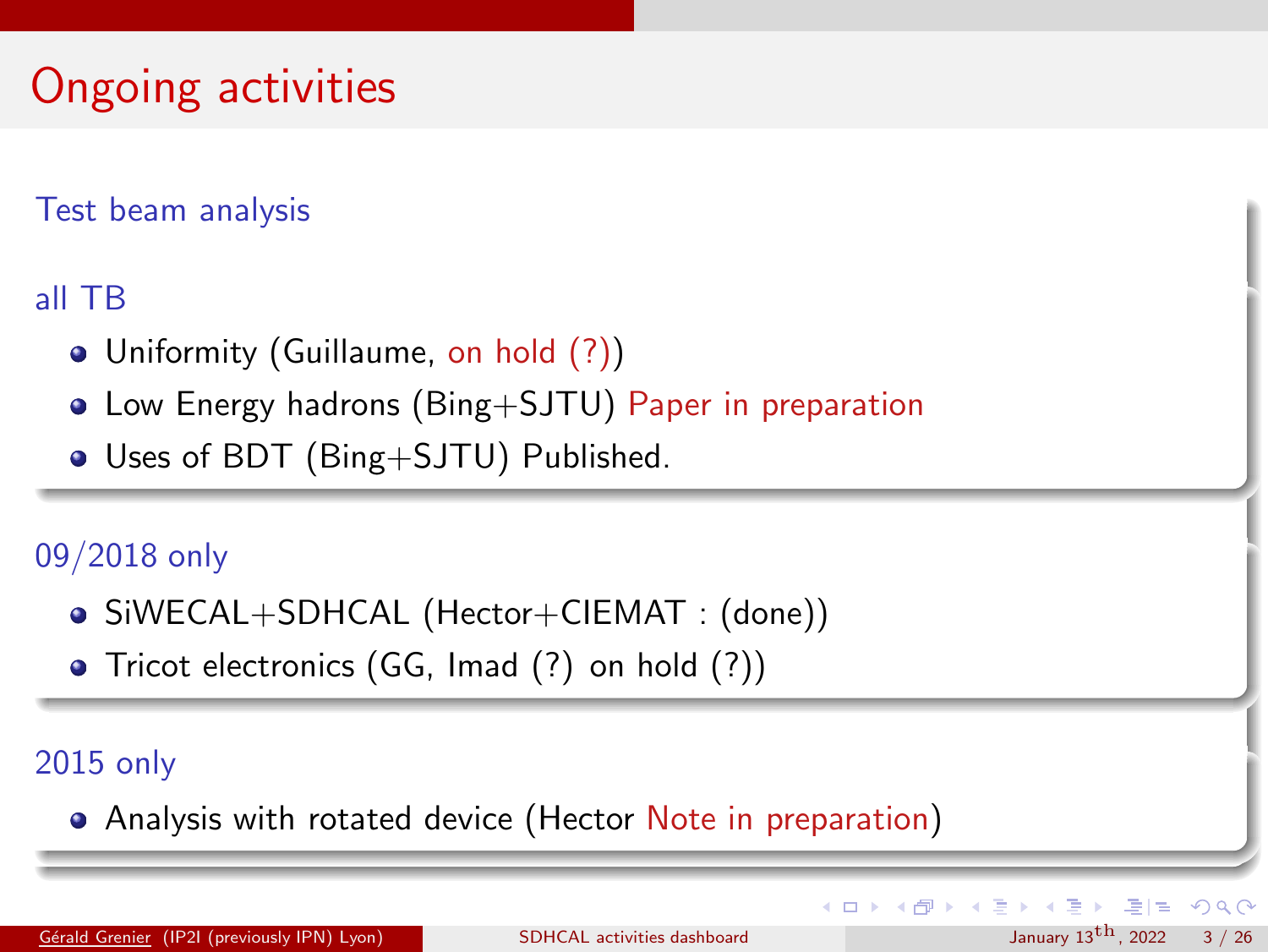# Ongoing activities

#### **Hardware**

- $\bullet$  2m<sup>2</sup> GRPC+HR3 ASU+ new DIF (Lyon+ CIEMAT)
- Timing electronics (CMS muon for strip and SJTU for SDHCAL pads): board design.
- Cooling for CEPC (SJTU)
- SJTU lab (SJTU)

### Simulation

- ILD SDHCAL simulation/reconstruction performance monitoring (Camilo, CIEMAT)+Guillaume
- Tricot simulation (on hold) participation from SJTU ?
- $\bullet$  Timing in simulation (developments by Guillaume Garillot  $\rightarrow$  Analysis by Imad)
- Prototype simulation upgrade (Multithreading, CEPC version, ...) (François)

K ロ ▶ K 優 ▶ K 결 ▶ K 결 ▶ (결)됨. K) 9,9,0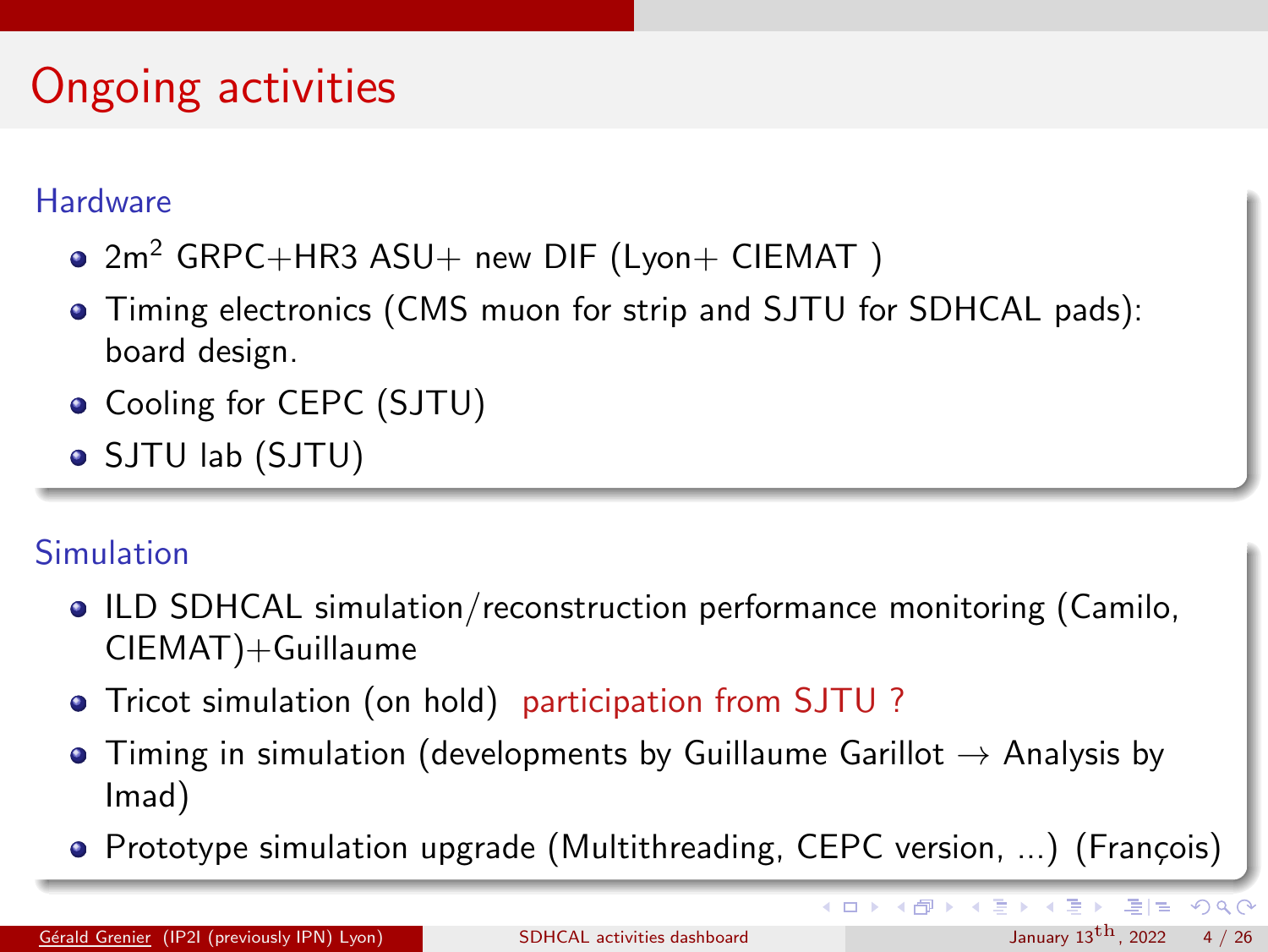# Ongoing activities

### grid

• Learning how to run jobs on ILCdirac grid (Gérald)

### PFA

- ArborPFA  $\rightarrow$  APRIL (Bo,  $\rightarrow$  GG, on hold ).
- AMSTER : potential APRIL reclustering method
- Rand Index (GG, on hold)
- PFA with timing (IP2I)

### **Digitisation**

- Incorporate GRPC response modelling to digitiser, (Clermont+Lyon).
- Evolution : tricot electronics, independence from Marlin (discussion started)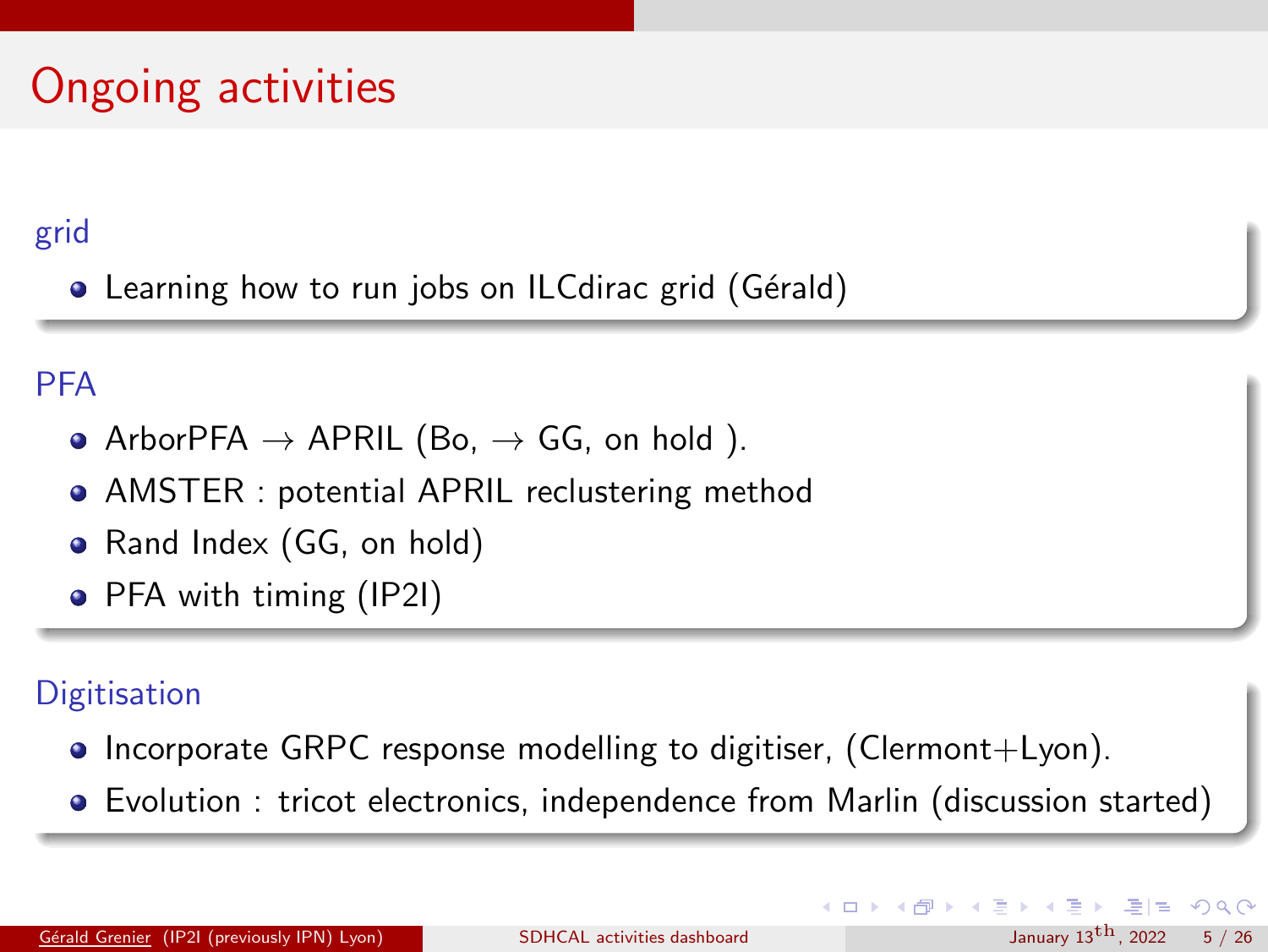### ILD/CEPC Analysis

- $e^+e^-$  →  $Z \rightarrow$  jets then  $e^+e^-$  →  $ZH \rightarrow$  jets (CIEMAT)
- $e^+e^- \rightarrow \gamma \gamma VV$  (Bing did it for CEPC, Imad+ Guillaume for ILC)
- include FCC-ee also ?

K ロ ▶ K 個 ▶ K ヨ ▶ K ヨ ▶ [로] ≥ 10 Q Q Q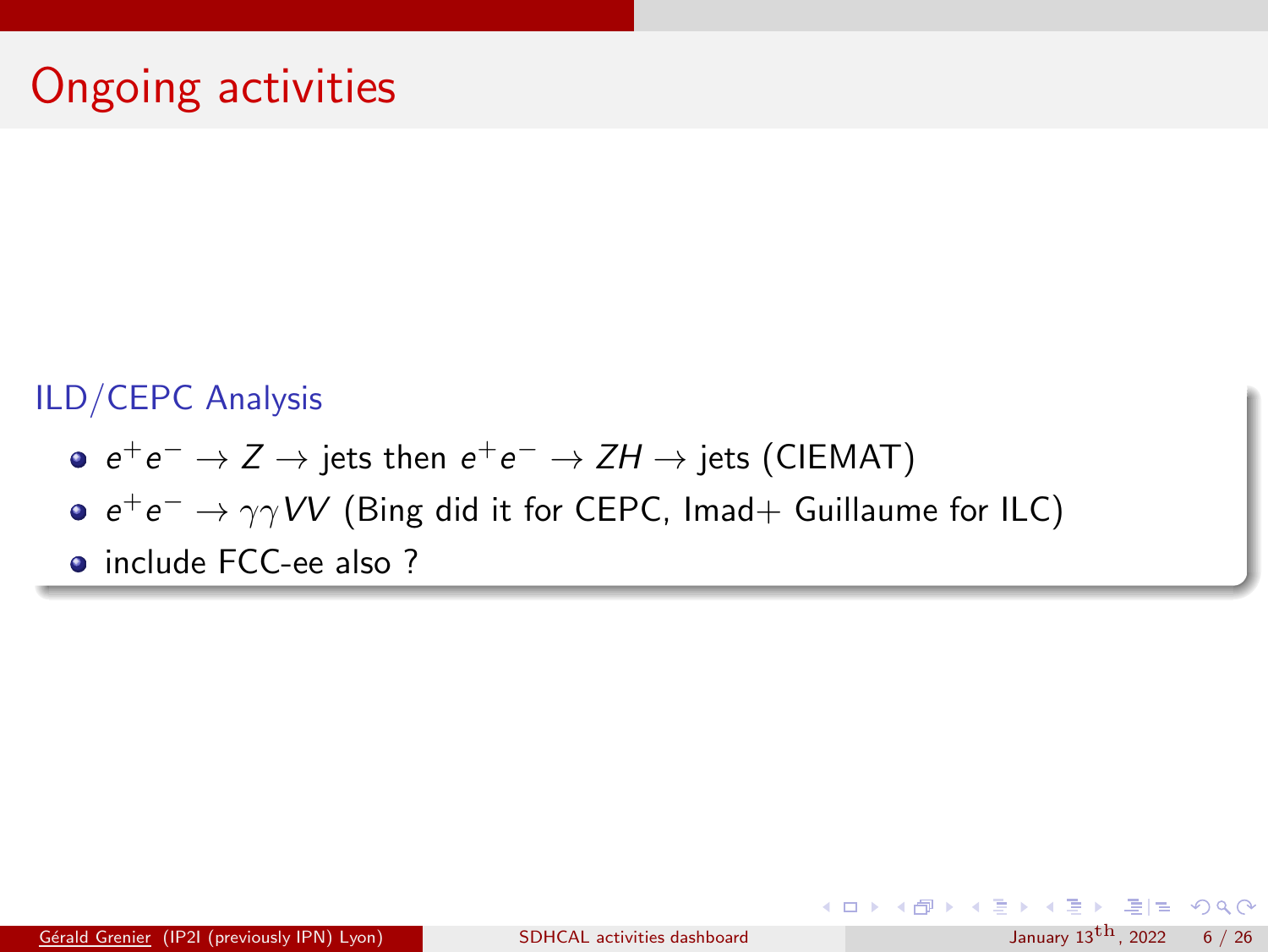- AIDAinnova has started on April Fools' Day( April  $1^{st}$  2021).
- Kick-off organised April 12-16, 2021 <https://indico.cern.ch/event/1003419>

### Work Packages

- $\bullet$  PFA (ARTIC) : 50 k $\in$ (was EOI  $\#145$ ), in WP 12 Software, task 12.5, deliverable 12.4 (quite generic : provide working PFA)
- SDHCAL + electronics : 50 k€(was EOI #57 and EOI #58), in WP 7 Gaseous detectors for frontier science, task 7.2 and deliverable 7.1 (50 k $\in$ , Mary Cruz representative)

SDHCAL removed from high granularity calorimeter WP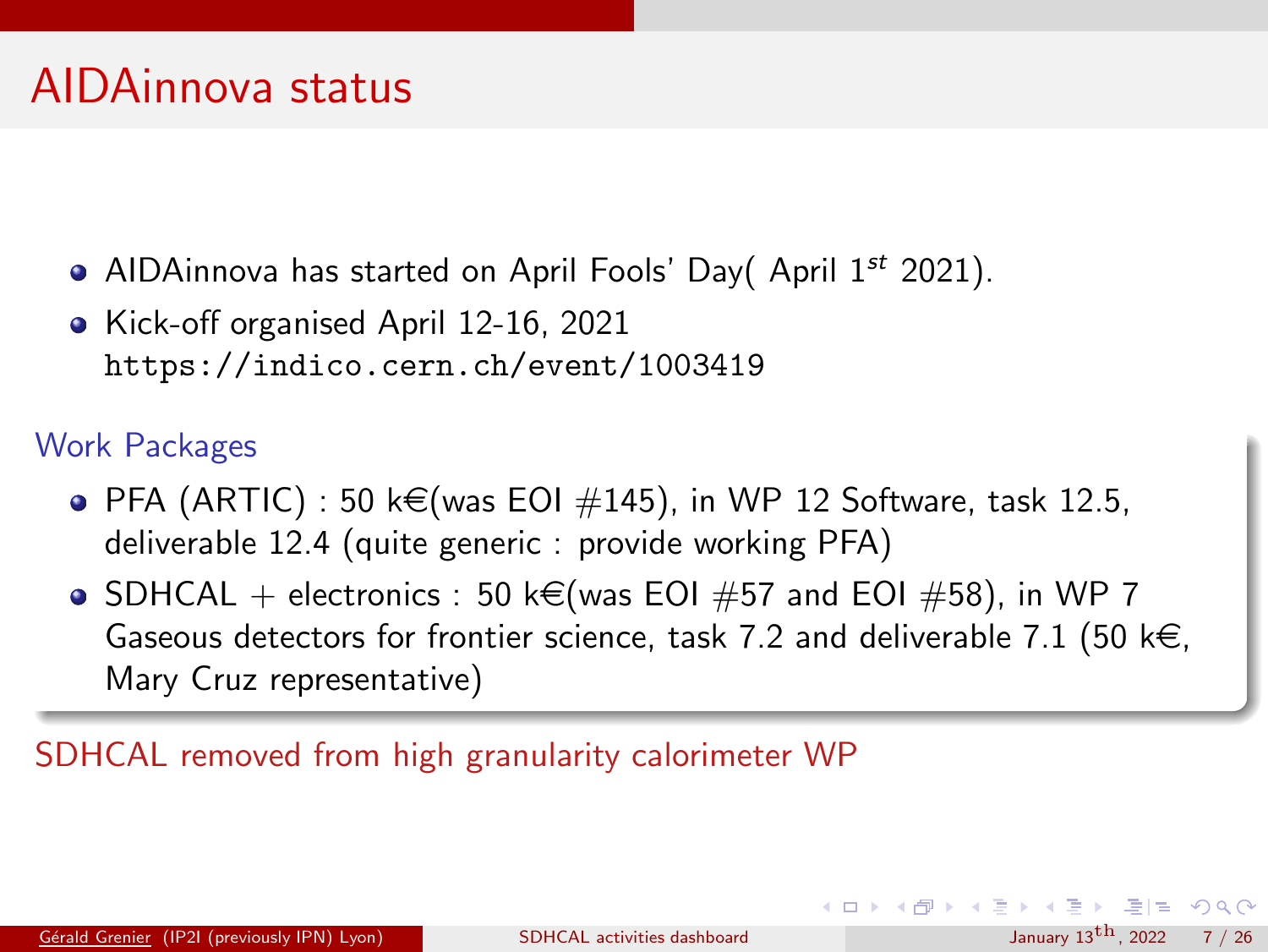### AIDAinnova task 7.2

task 7.2 : Multigap RPCs (MRPC) for fast timing and Eco-friendly gas mixtures for RPCs

- Developing and testing material (thin plates of low resistivity glass)
- Construction, characterization and test beam of small-size prototypes
- Construction of  $1x1$  m<sup>2</sup> prototypes with the new structure read-out plane for **SDHCAL**
- Test beam study of the shower time development in an SDHCAL, equipped with the prototype detectors
- Identification and characterization of new gas mixture candidates Validation of the gas mixtures after large integrated charges at  $GIF++$

Deliverable 7.1: Characterization of the small size prototypes of MRPCs for fast timing and high rates in 24 months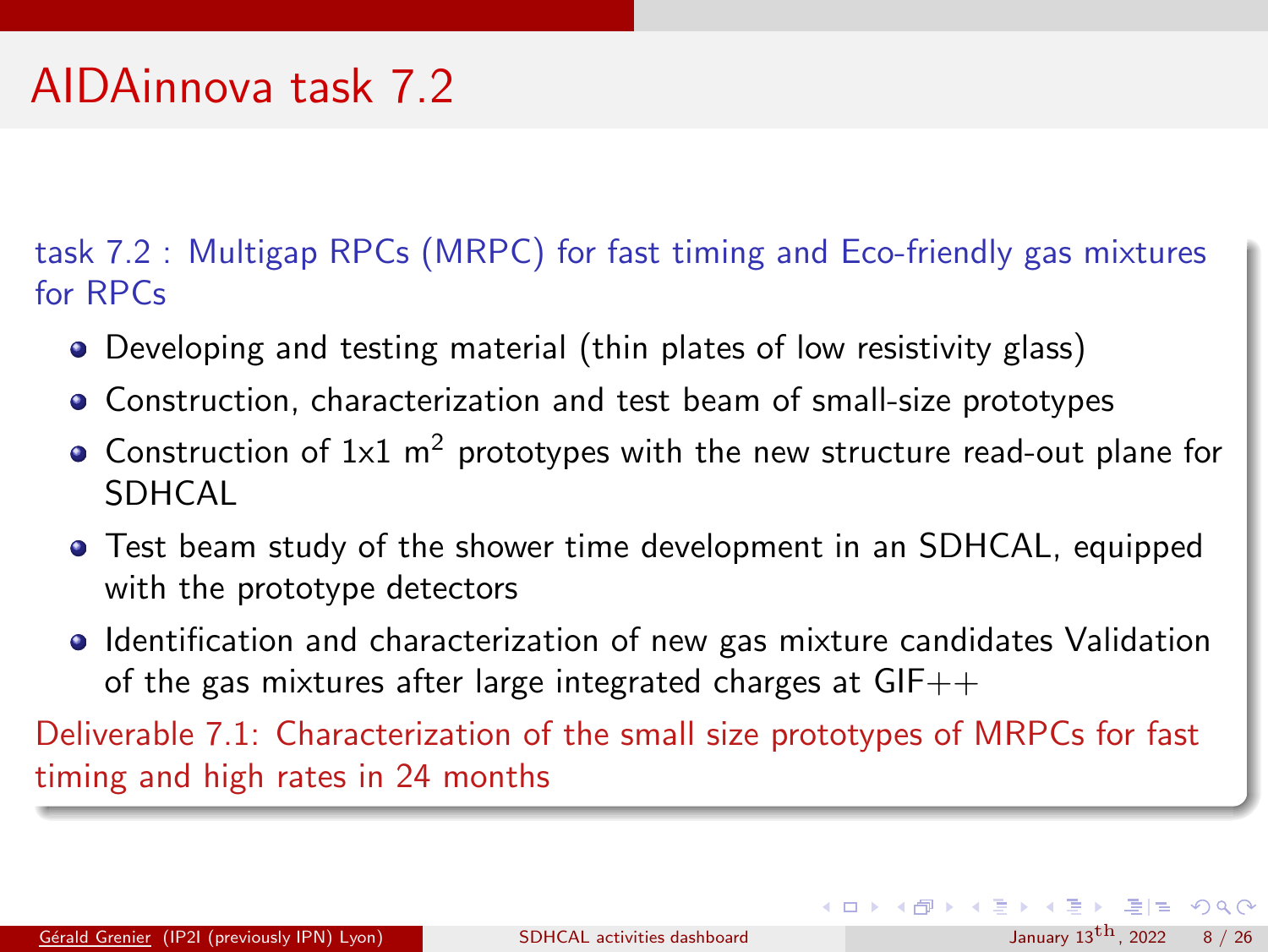### AIDAinnova task 12.5

#### task 12.5 : Particle Flow Reconstruction

- Advanced PFA algorithms for DUNE detectors using new readout technologies.
- PFA algorithm with particle ID for dual-readout calorimeters.
- Optimised APRIL PFA algorithm for hadronic jets (collaboration with Vincent Boudry, LLR).

Deliverable 12.4 New PFA prototypes (responsible Warwick university) Improved and documented particle flow algorithms, including machine learning based algorithms, available in the PandoraPFA toolkit, suitable for new readout technology detectors.

Meeting on June 24th <https://indico.cern.ch/event/1050262/>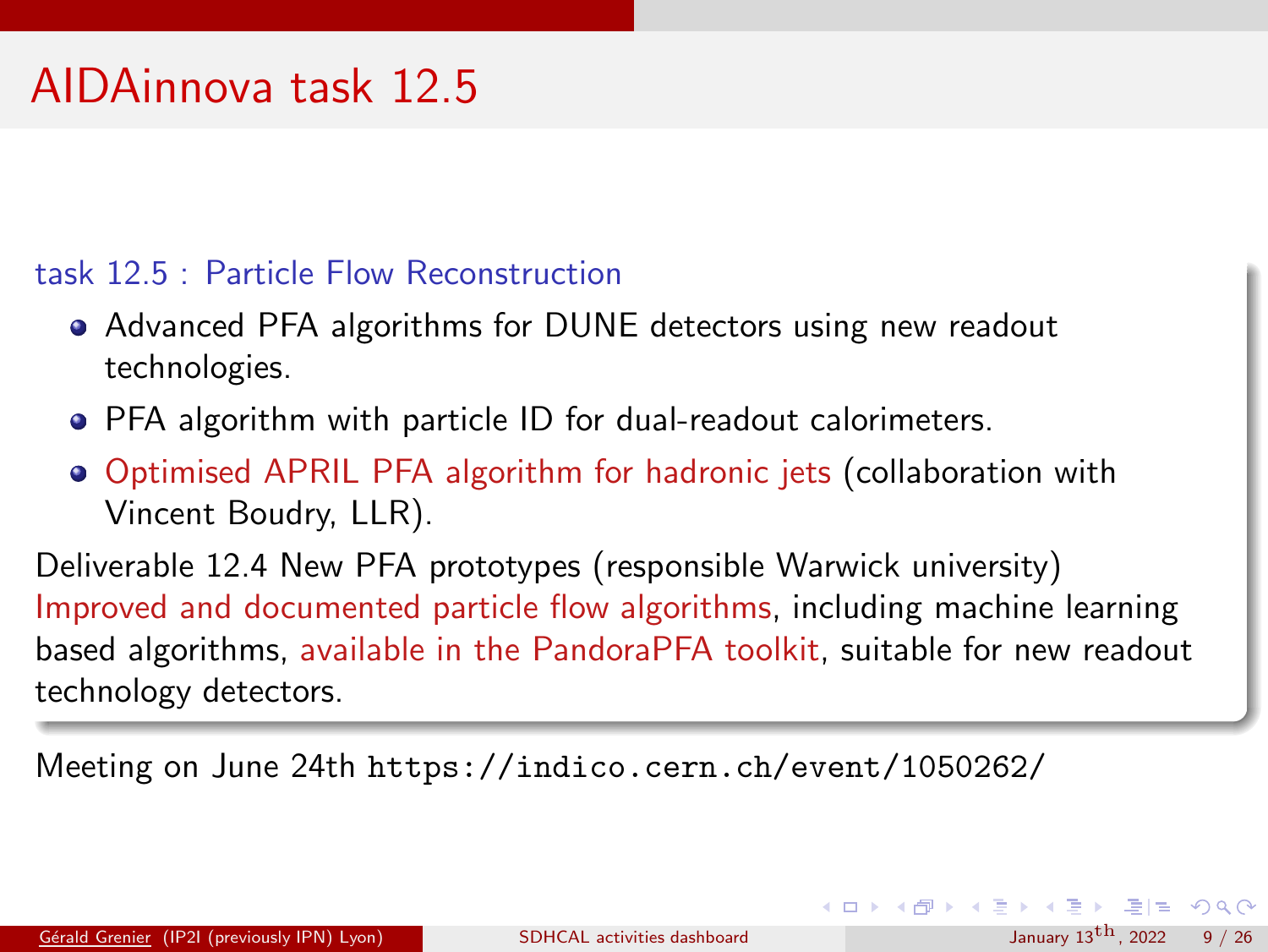- WP3 : task 3.3 Sub-ns timing precision for EUDET, task 3.4 Common DAQ+monitoring (CERN mailing lists AIDAinnova-WP3@cern.ch)
- WP7 : task 7.2 5D SDHCAL, also eco Gas for RPC. (AIDAinnova-WP7@cern.ch, AIDAinnova-WP7-general@cern.ch)
- WP8 : calorimeters (AIDAinnova-WP8-General@cern.ch)
- WP11 : electronics (includes some OMEGA chips)
- WP12 : software : task 12.3 ML techniques for shower simulation, task 12.5 PFA. (AIDAinnova-WP12@cern.ch)
- WP 13 : call for extra innovative projects, deadline mid july : [https://indico.cern.ch/event/1003419/contributions/4273255/attach](https://indico.cern.ch/event/1003419/contributions/4273255/attachments/2226853/3772291/AIDAINNOVA-210415-krizan.pdf)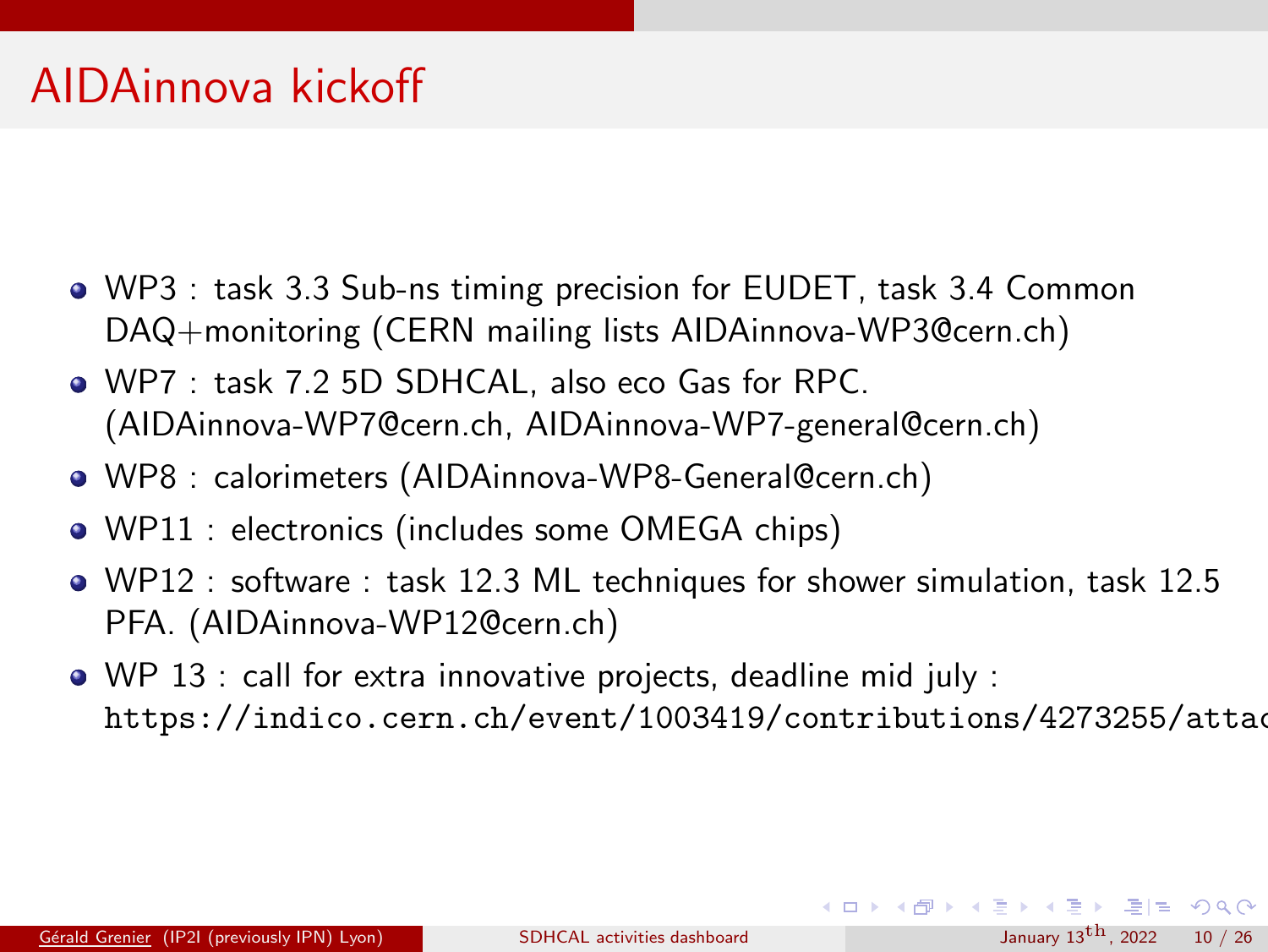# Published papers

#### Recent

- SJTU+Lyon work : JINST 14 (2019) no.10, P10034 <http://inspirehep.net/record/1762795>.
- CHEF 2019 proceedings :
	- JINST 15 (2020) 05, C05016. <https://arxiv.org/abs/2002.09678>
	- JINST 15 (2020) 05, C05022.
		- <https://inspirehep.net/literature/1826123> 7 pages document available only on journal website.
	- **There were 3 SDHCAL talks at CHEF 2019**

#### • BDT paper

- Published, D. Boumediene et al 2020 JINST 15 P10009. <https://inspirehep.net/literature/1790235>
- Preprint at <https://arxiv.org/abs/2004.02972>
- The mismatch between the paper and the CHEF 2019 proceeding is fixed in inspireHEP, in HAL and in CERN CDS (<http://cds.cern.ch/record/2715408> and <http://cds.cern.ch/record/2743482>)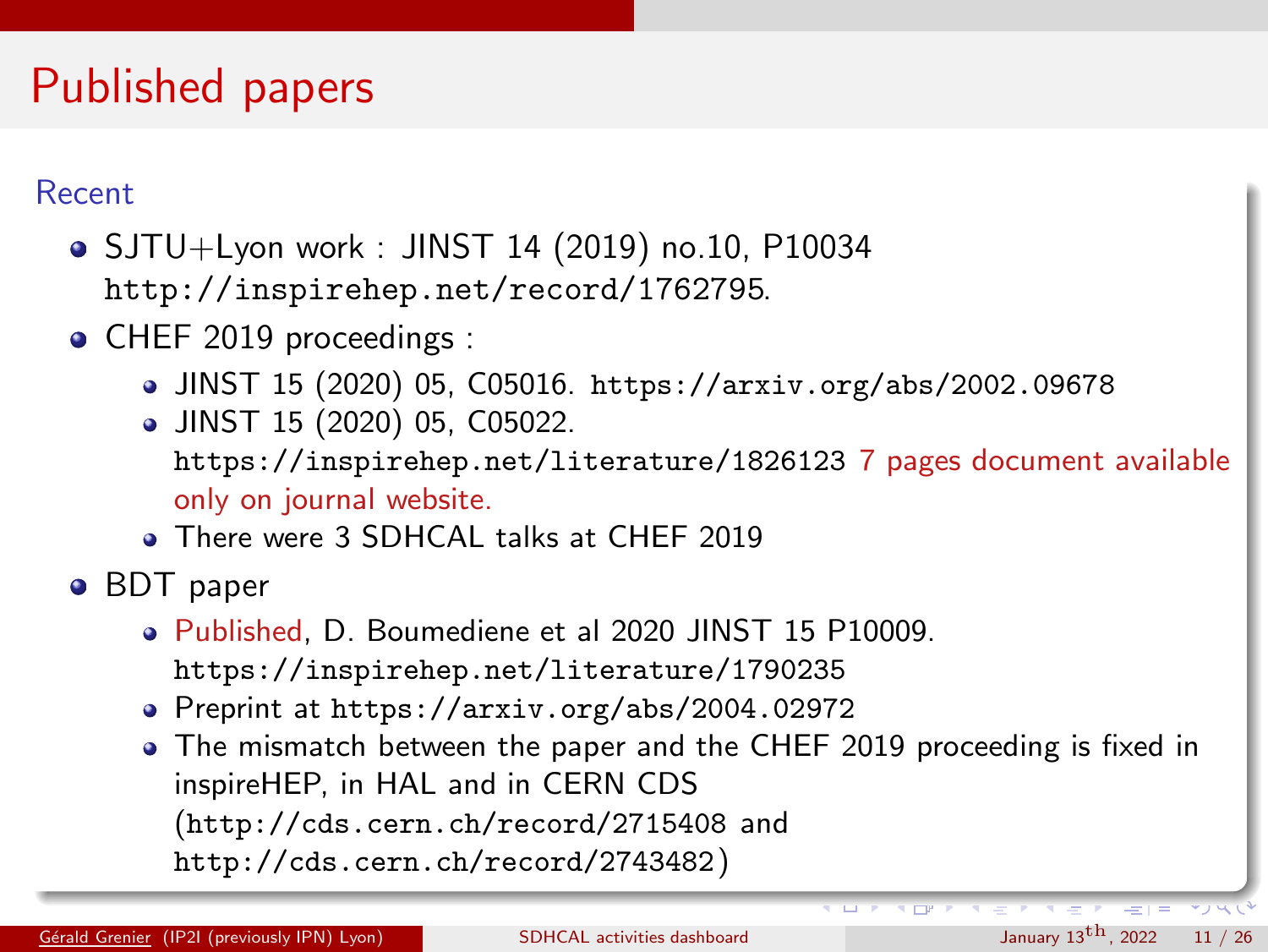### **Publications**

#### Papers, short term

• Bing Current analysis of test beam data on low energy hadrons (direct CALICE paper, no note), CALICE Paper032 EB=Fouz, Cvach, Simon (same as BDT paper).

#### Notes in preparation

- Bo: APRIL PFA (on hold, Bo got a position in a chinese university)
- Hector : analysis with rotated devices.
- GRPC uniformity from test beam data (on hold).
- More on GRPC response modeling by Clermont Note under CALICE EB review.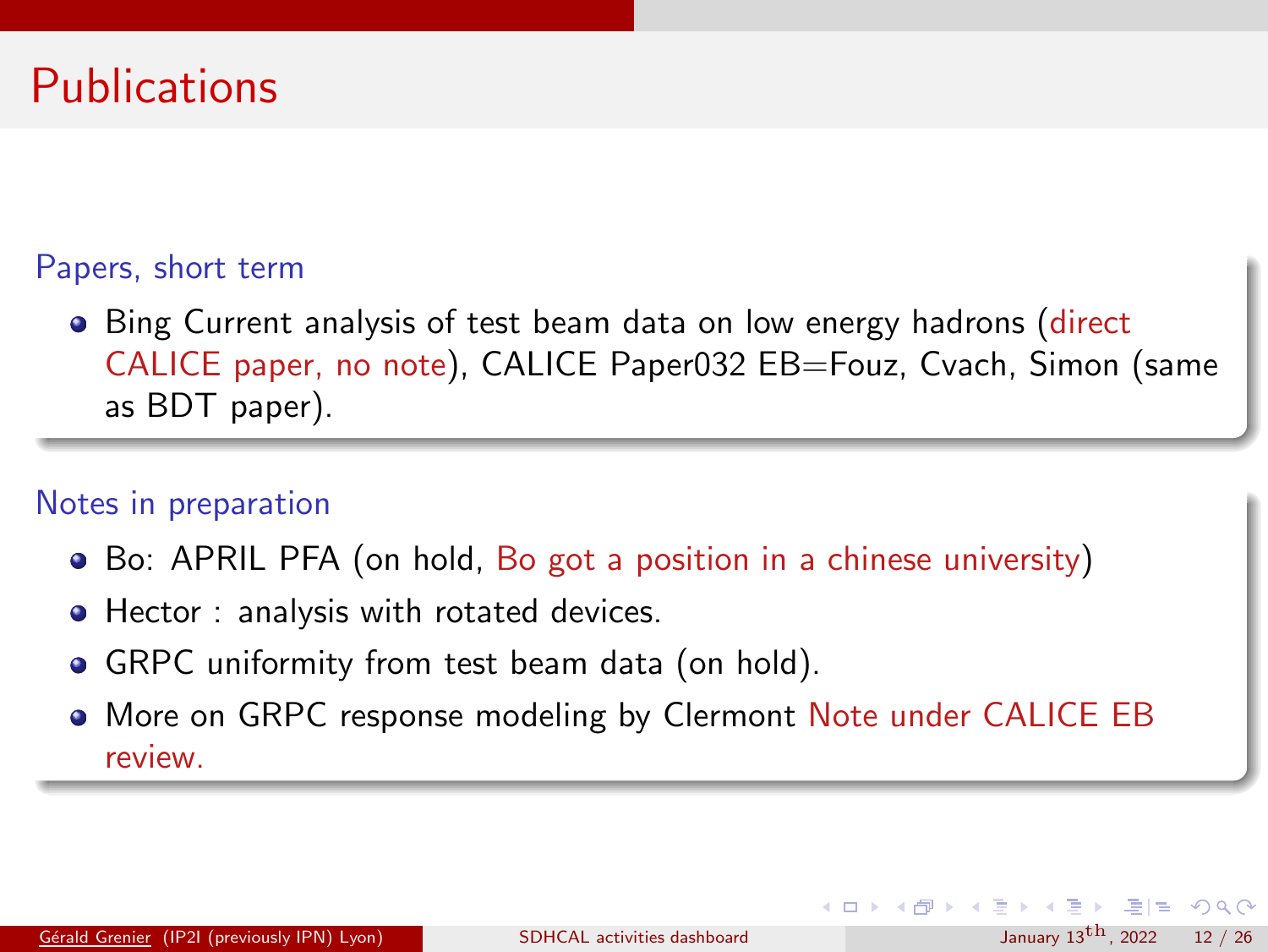#### Recent workshops

2021 CEPC international workshop, November 8-12, online <https://indico.ihep.ac.cn/event/14938/>

### Coming workshops

- FCC Physics, Experiments & Detectors workshop in Liverpool, February 7-11, 2022, <https://indico.cern.ch/event/1066234/>, One abstract submitted (Imad)
- 3rd CEPC Workshop EU Edition, May 4-7, Marseille, postponed to spring 2022 <https://indico.in2p3.fr/event/20053/>
- LCWS 2022 in spring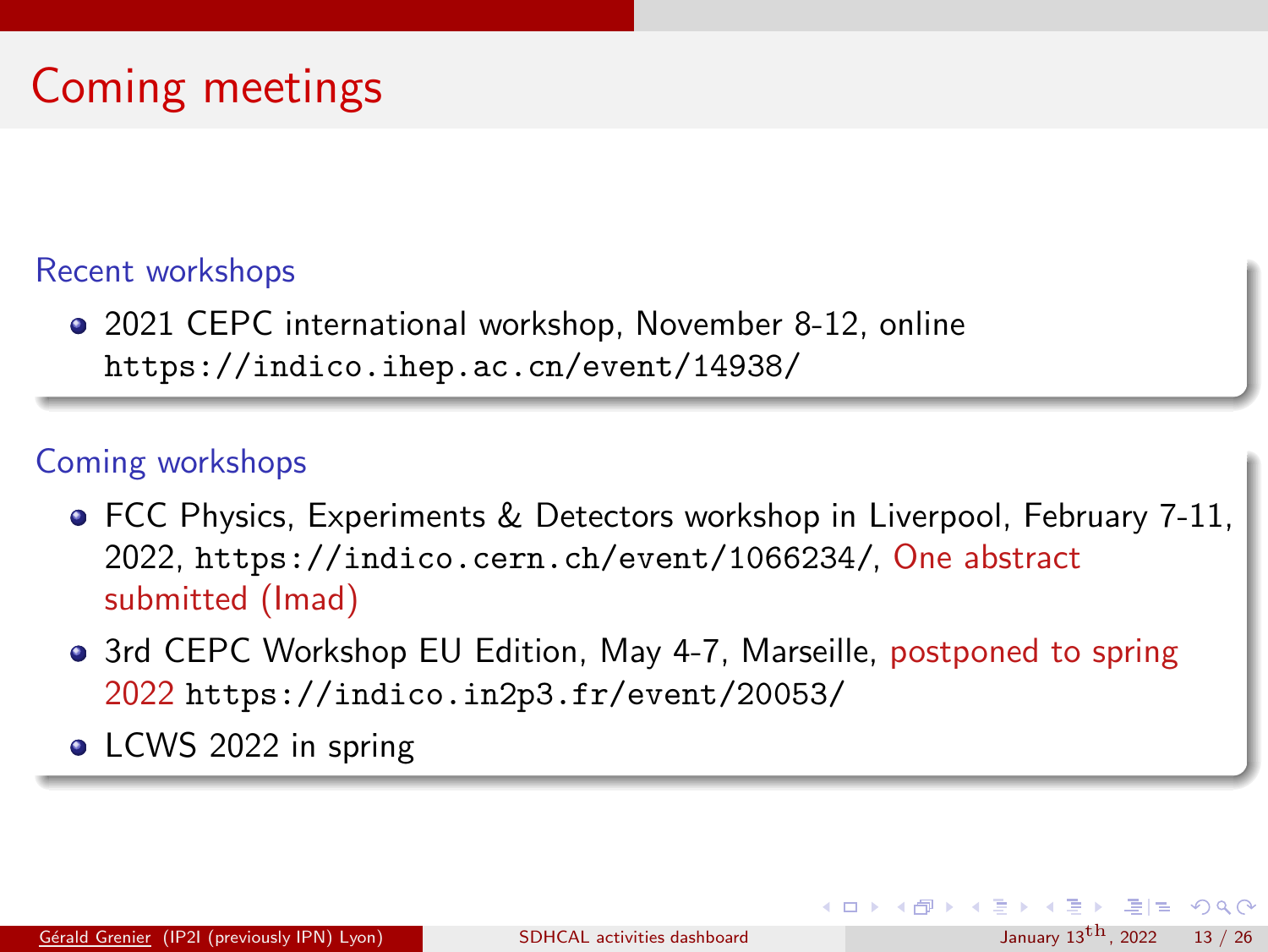# Coming conferences

Past

- PANIC 2020  $\rightarrow$  PANIC 2021 September 5-10 2021, Lisbon, Portugal, <https://indico.lip.pt/event/592/> One SDHCAL talk, proceeding submitted
- Pico-second timing detectors, September 9-11, 2021 Zurich, Switzerland, <https://indico.cern.ch/event/861104/>.
- Also one talk given to IEEE conference (Imad).

### Ongoing

Lepton Photon 2021, January 10-14, 2022, Manchester, UK, <https://www.leptonphoton2021.org/>

#### Abstract closed

Vienna Conference on Instrumentation 2022, February 21-25, 2022, Vienna <https://vci2022.hephy.at/>

Gérald Grenier (IP2I (previously IPN) Lyon) [SDHCAL activities dashboard](#page-0-0) January 13[t](#page-25-0)[h](#page-26-0), 2022 14 / 26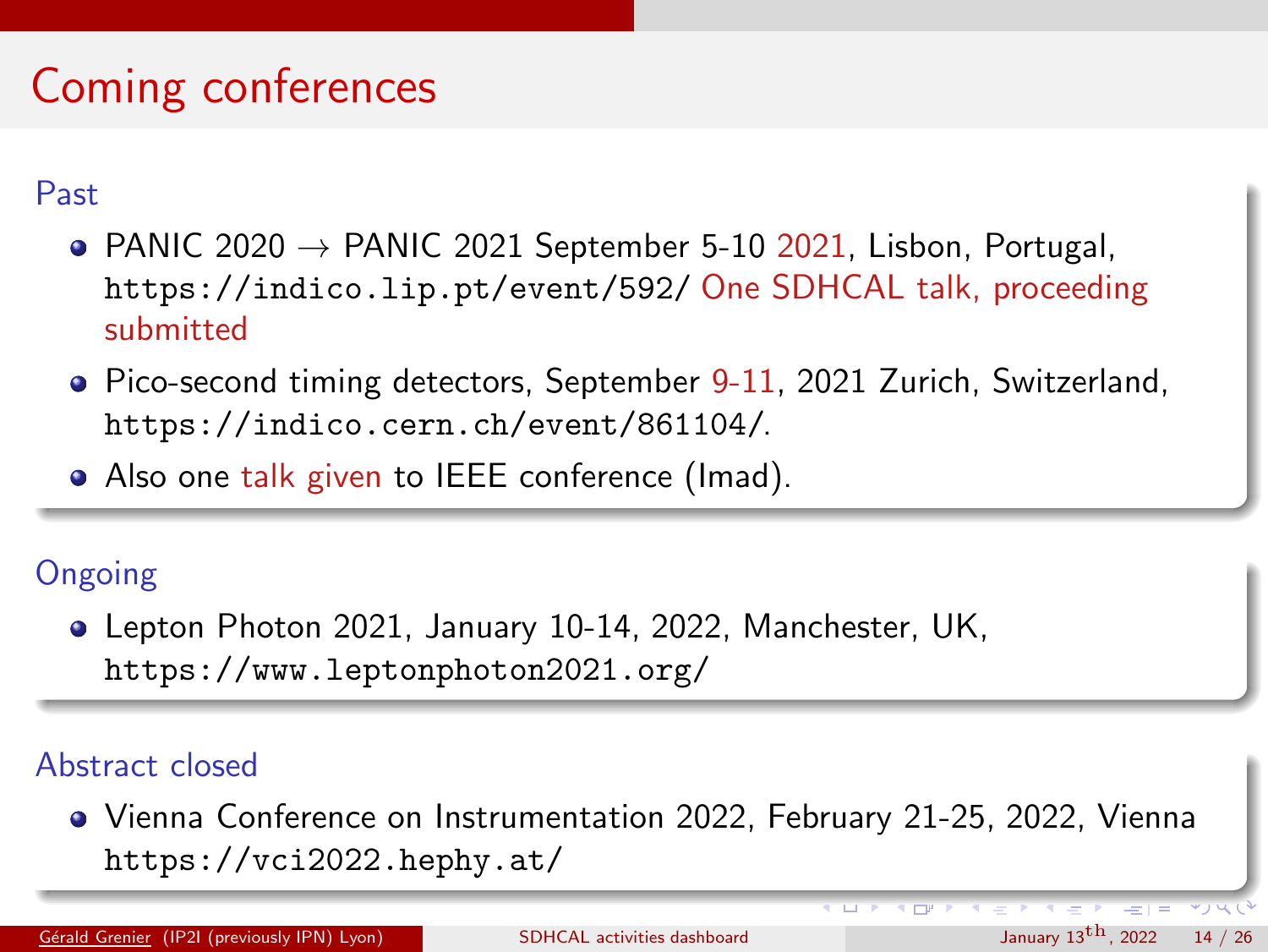# Coming conferences (more)

#### Open to abstract

- PISA meeting on Advanced Detector 2021, May 23-29 2021, Elba, Italy, <https://www.pi.infn.it/pm/> abstract : 12/1/2021 to 02/20/2022
- $\bullet$  CALOR2020  $\rightarrow$  CALOR2021  $\rightarrow$  CALOR2022, May 16-20 2022, Sussex, UK, <https://indico.cern.ch/event/847884/> (abstract 12/6/21 to 03/11/22)

#### postponed conferences

HEPChile2021, January 4-8 2021, Valparaiso,Chile, <https://indico.cern.ch/event/698387/> (POSTPONED to 2022)

KED KARD KED KED EIE KOAA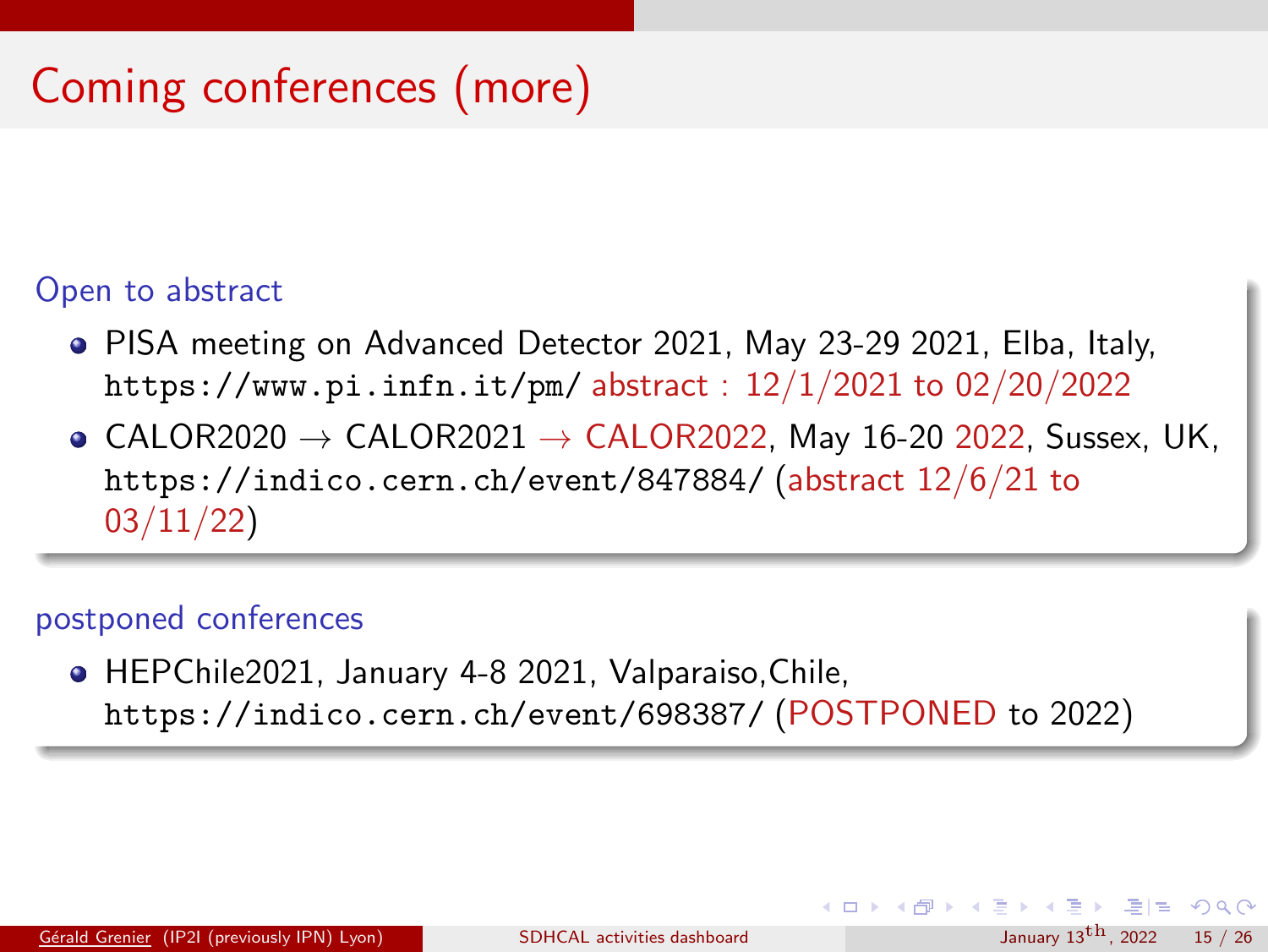# Coming conferences (more)

#### Announced date

- ICHEP 2022, July 6-13, 2022, Bologna, Italy, <https://www.ichep2022.it/>. Abstract submission to open next january
- PIC 2022, September 2022, Tbilisi, Georgia.
- ACAT 2022, Bari, Italy, 24-28 October 2022 <https://indico.cern.ch/event/1106990/>
- Lepton Photon 2023, July 17-21 2023, Melbourne, Australia.
- EPS-HEP 2023, August 21-25 2023, Hamburg, Germany. <https://www.eps-hep2023.eu/>

イロト イ押 トイヨ トイヨト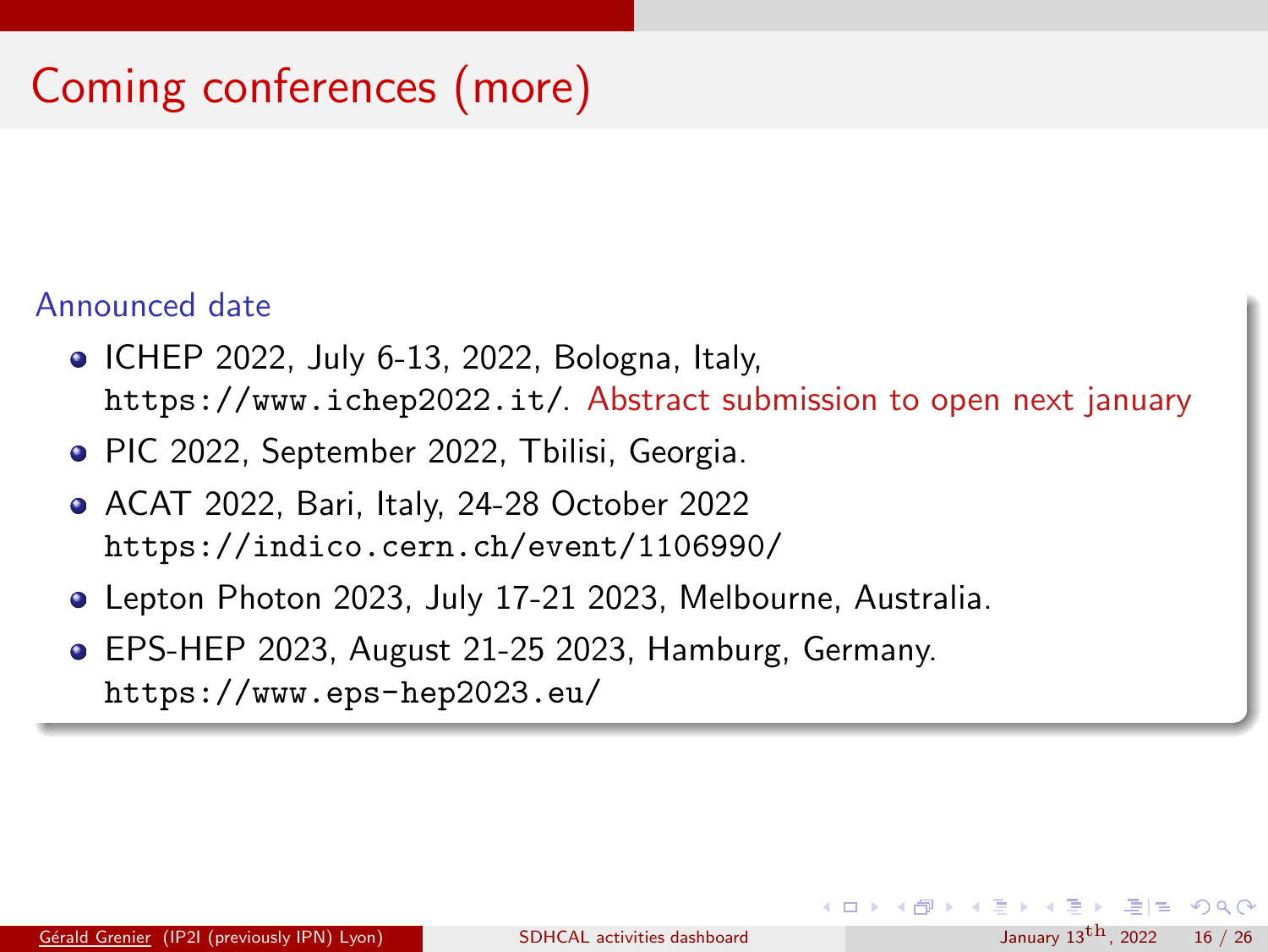## ILC Analysis tutorials

- ILC analysis with Delphes and miniDST, June 23, 2021, 3:30pm, online, <https://agenda.linearcollider.org/event/9264/>
- Introduction to iLCSoft, July 21, 2021, 3:30pm, online, <https://agenda.linearcollider.org/event/9272/>
- **Jet flavor identification with LCFIPlus, August 18, 2021, 3:30pm, online,** <https://agenda.linearcollider.org/event/9318/>
- SGV fast simulation October 13, 2021, 3:30pm, online, <https://agenda.linearcollider.org/event/9394/> Simulation à Grande Vitesse works on ubuntu 20 only
- Next on PFA, no date yet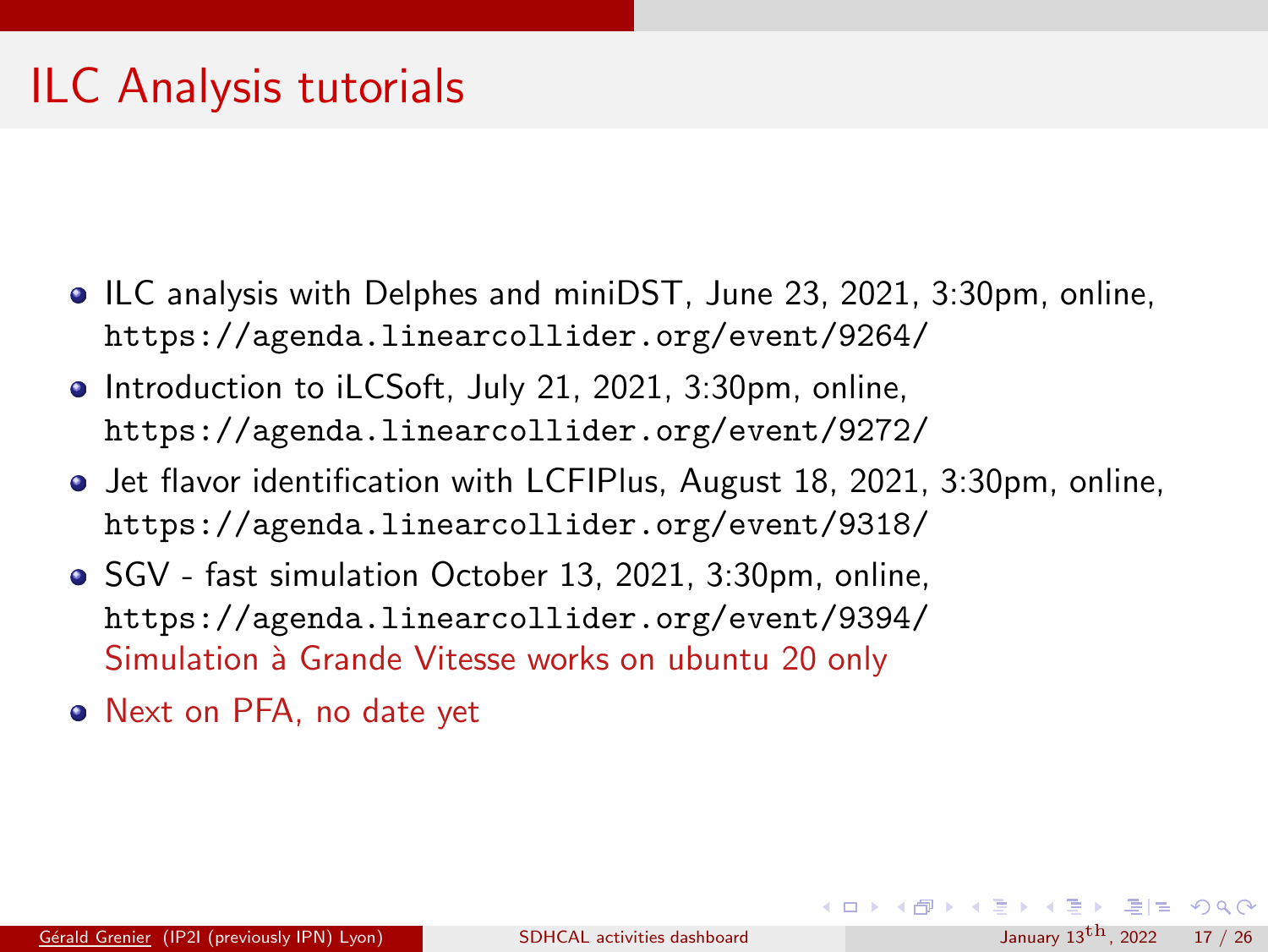#### News from autumn 2019 CALICE Meeting

Message from Roman. Clean/update the CALICE twiki page. <https://twiki.cern.ch/twiki/bin/view/CALICE/SdHCal>

Gérald Grenier (IP2I (previously IPN) Lyon) [SDHCAL activities dashboard](#page-0-0) January 13<sup>[t](#page-25-0)[h](#page-26-0)</sup>, 2022 18 / 26

 $E|E \cap Q$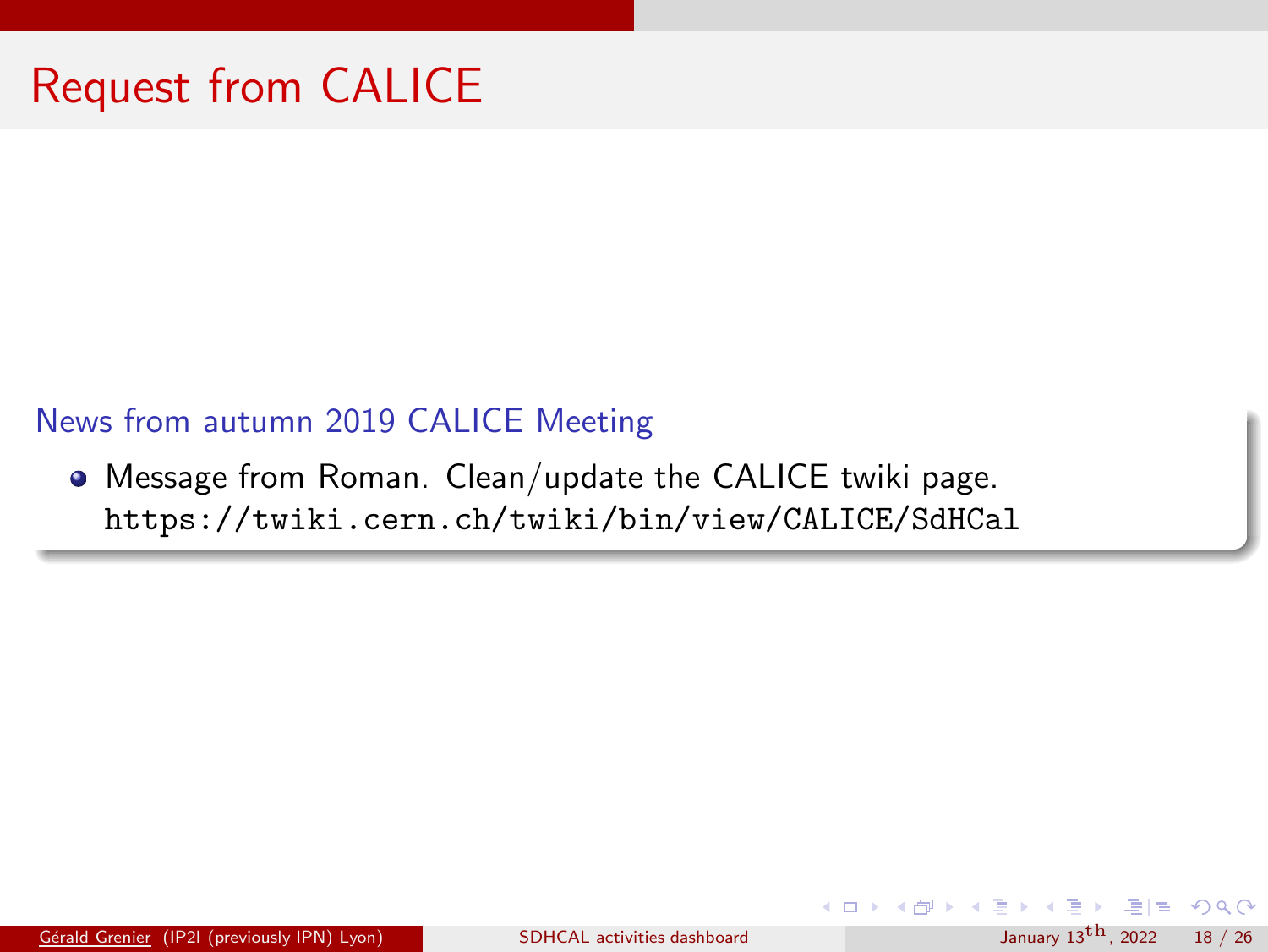# ILD regular meetings

### ILD group meeting

- No meeting planned yet
- indico category <https://agenda.linearcollider.org/category/243/>

#### ILD Analysys/software meeting December 22nd

- <https://agenda.linearcollider.org/event/9511/>
- Japan (no-)news.
- Bhabha MC production
- MC validation 500 GeV (tracker de/dx and jet energy scale)

### ILD Analysys/software next meeting December 22nd

<https://agenda.linearcollider.org/event/9512/>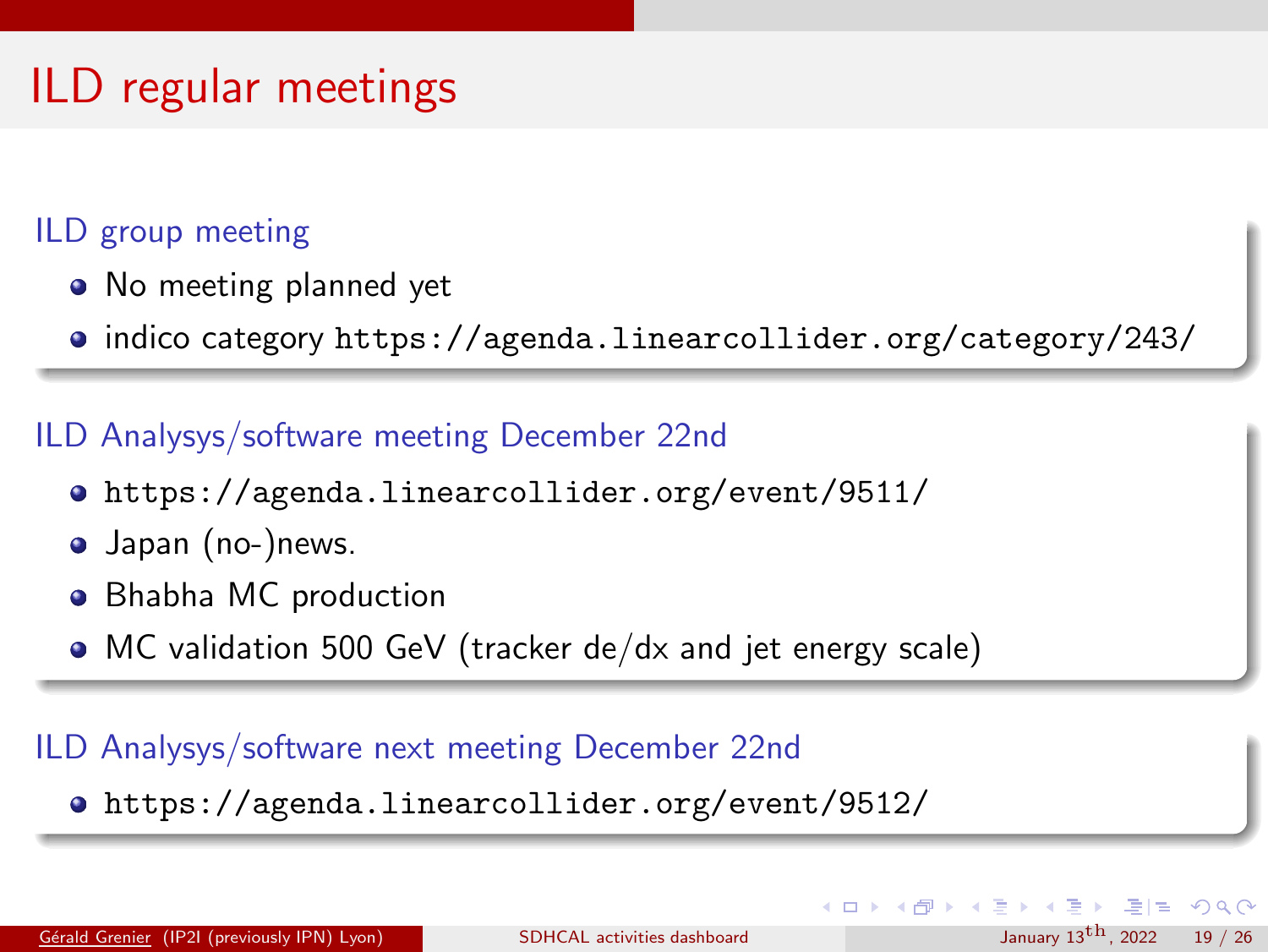# FCC and CEPC meetings

### FCC-ee physics performance meeting

- Category <https://indico.cern.ch/category/12894/>
- Next meeting not planned.

### FCC physics meetings

- Category <https://indico.cern.ch/category/5307/>
- Next meeting not planned.

#### Equivalent CEPC meetings are private

#### CEPC days next January 29th

<https://indico.ihep.ac.cn/event/16011/>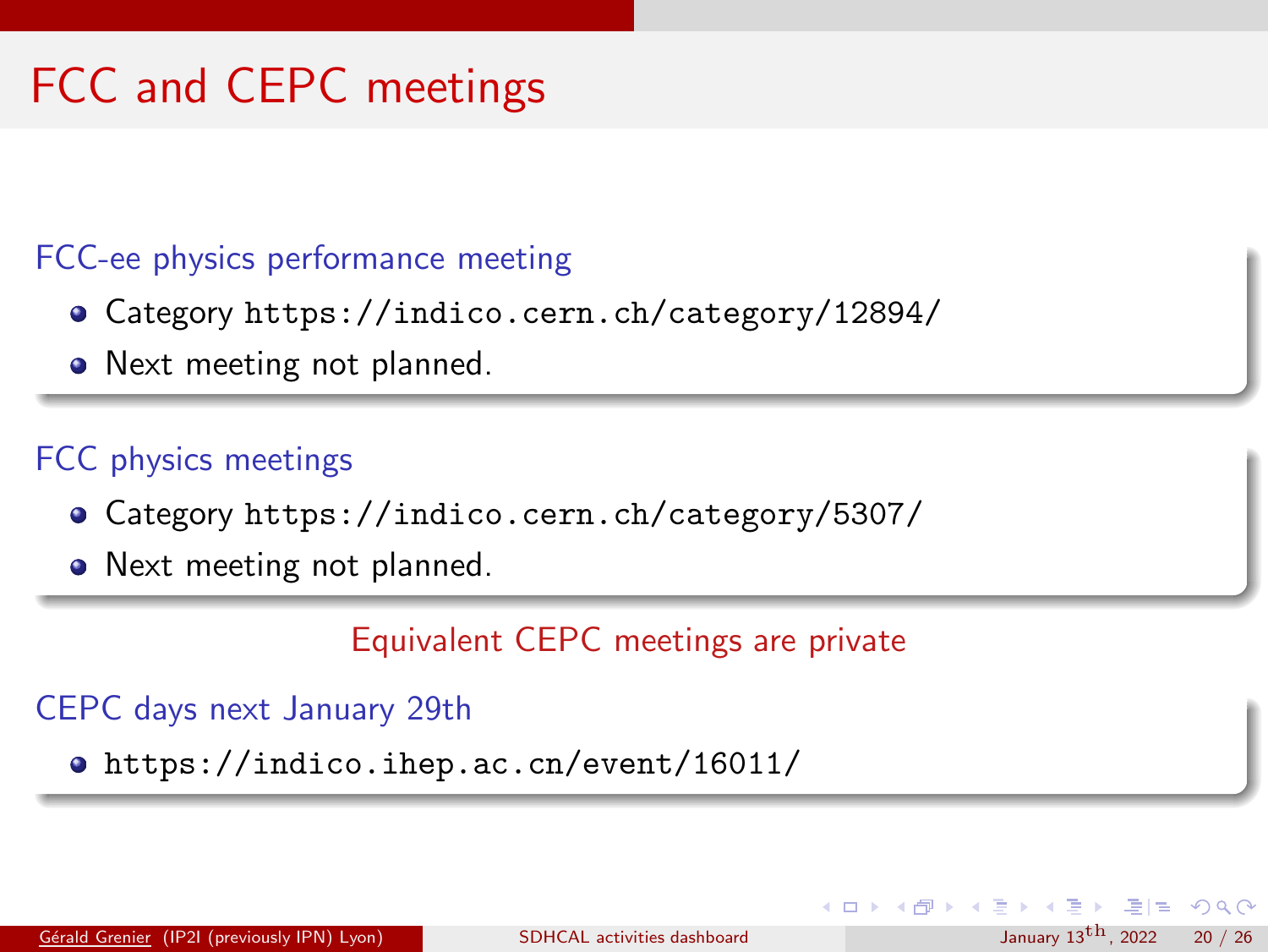#### Open meeting on November 11th

<https://agenda.linearcollider.org/event/9351/>

#### Open meeting on December 16th

<https://agenda.linearcollider.org/event/9352/>

#### Open meeting on January 13th Canceled

<https://agenda.linearcollider.org/event/9353/>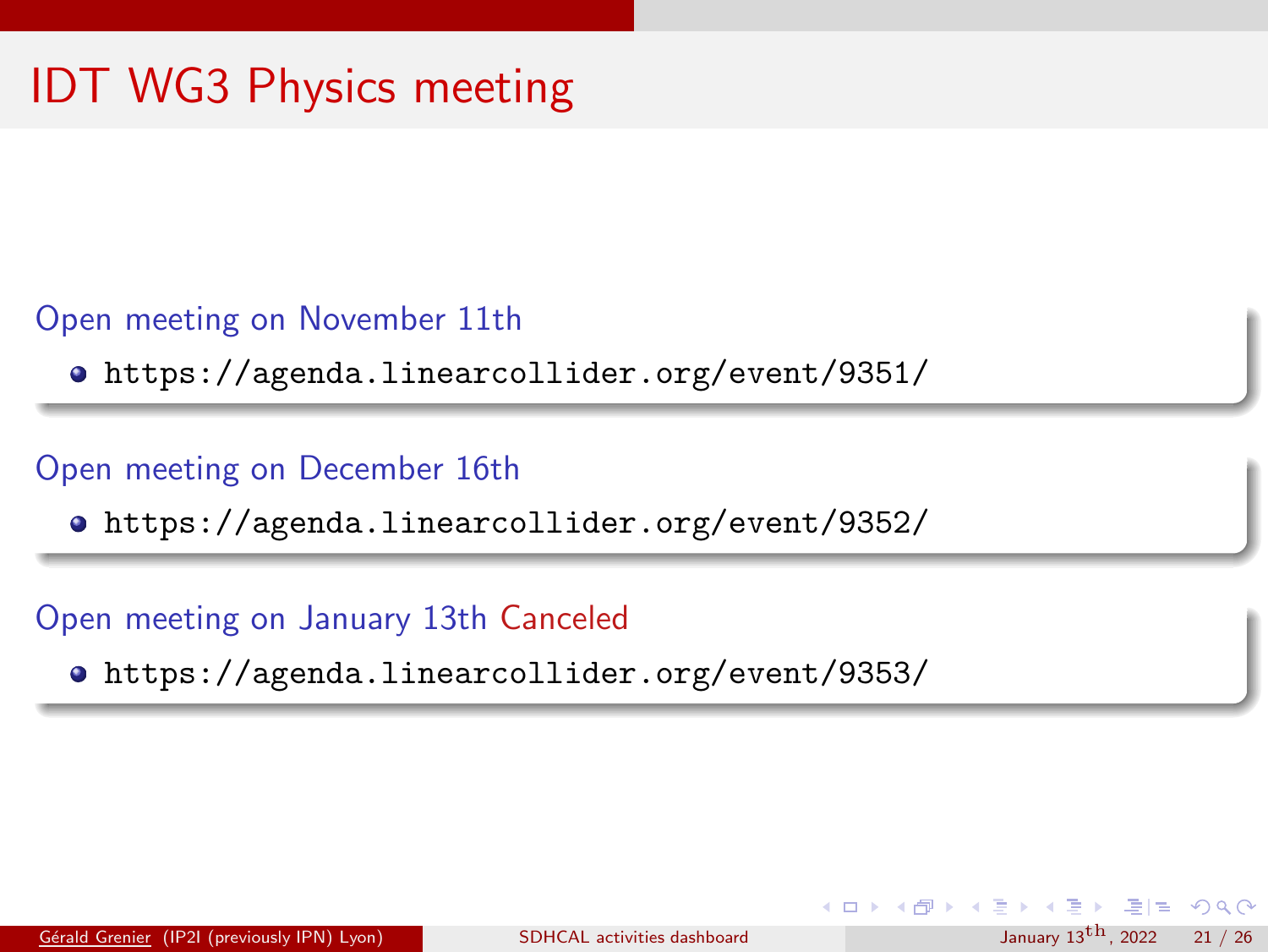### MC mass production files

#### situation

- Overlay bug corrected MC production. Samples have been produced :
	- single muons and  $\mathsf{K}_{\iota}^0$  : <code><https://ild.ngt.ndu.ac.jp/elog/dbd-prod/467></code>
	- inclusive higgs decay of qqH process : <https://ild.ngt.ndu.ac.jp/elog/dbd-prod/468>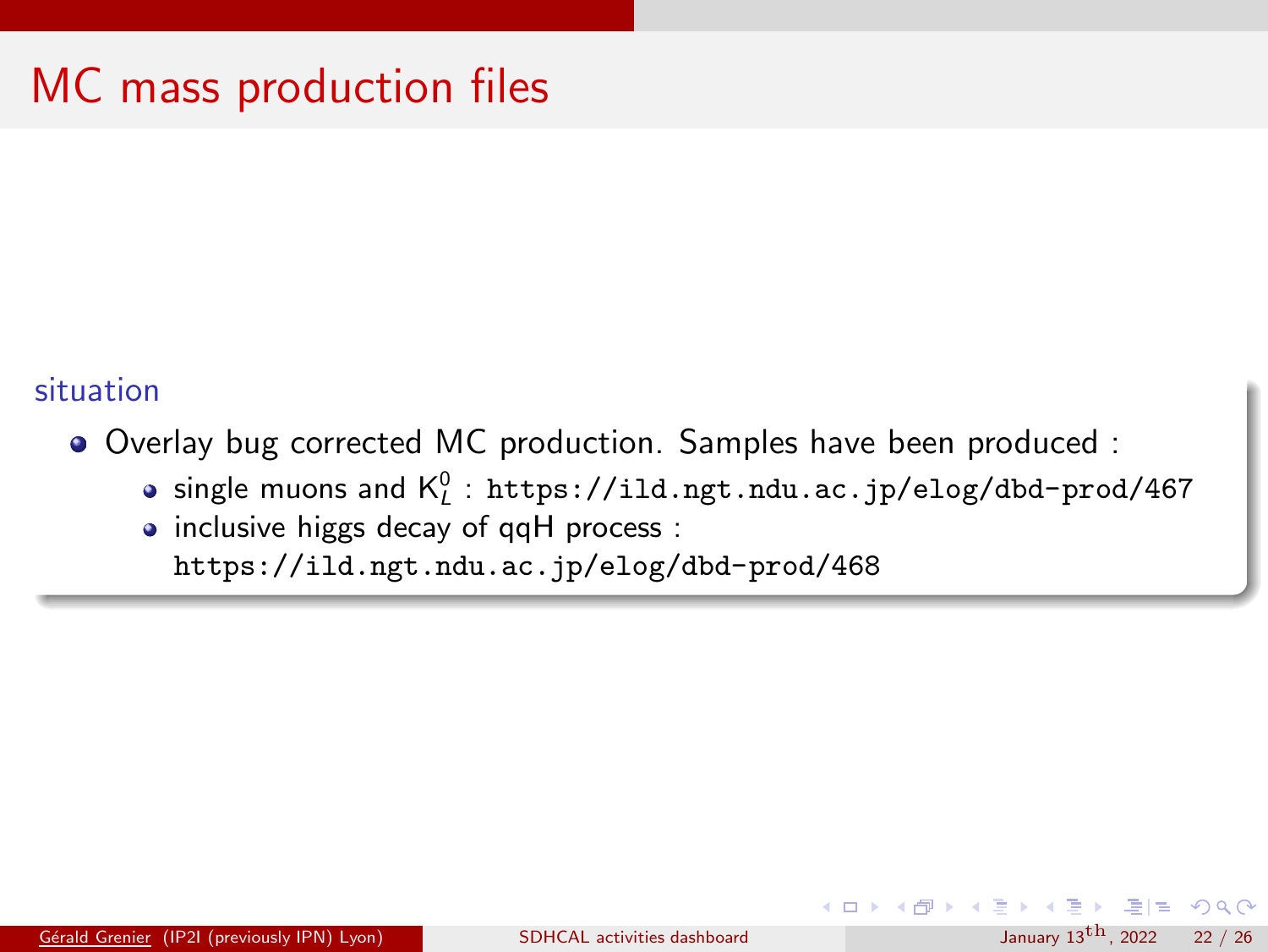- **•** American particle physics strategy update
- Currently discussed in all future collider projects.
- ILD preparation : LOI, simplified ilcsoft, delphesILC card <http://ilcsnowmass.org/>
- **Energy Frontier workshop was held July 20-22** <https://indico.fnal.gov/event/43963/overview>
- Process planning meeting Oct 5-8, <https://indico.fnal.gov/event/44870/overview>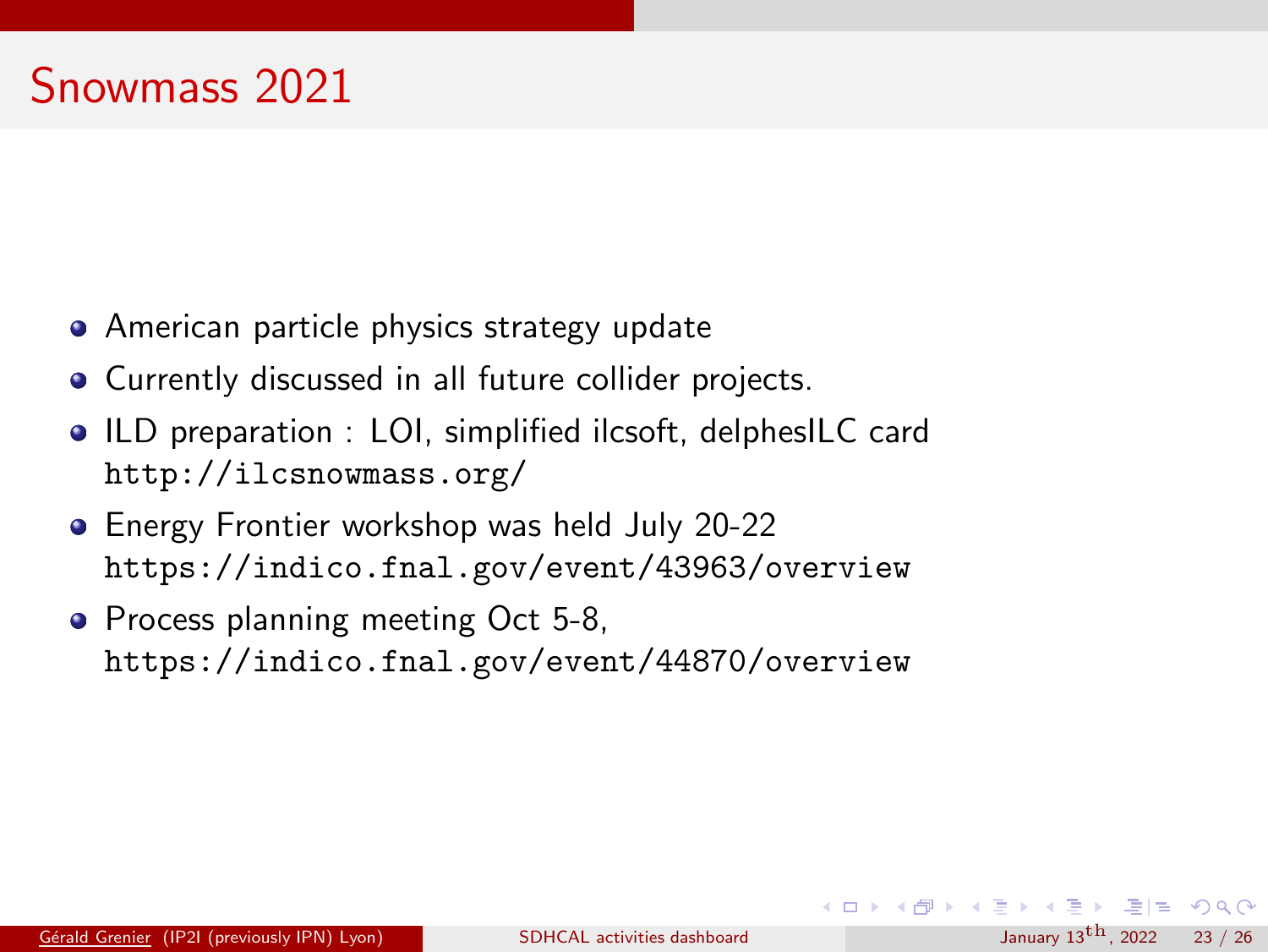# Snowmass 2021 and CALICE

Input for the Instrumentation Frontier <https://snowmass21.org/instrumentation/start>

- **Dominant themes for calorimetry : High granularity, Dual Readout, PFA,** timing
- CALICE has submitted not 6 but 10 proposals <https://agenda.linearcollider.org/event/8647/>
	- Timing-SDHCAL (Imad)
	- Generic R&D on timing layer in calorimeters (Frank Simon)
	- **Scintillator Strip ECAL**
	- SiW ECAL
	- Common compact readout for CALICE calorimeters (for ILD option 1) (Katja, Roman, Taikan)
	- AHCAL (Katja, Felix)
	- High granularity crystal ECAL.
	- DHCAL (José).
	- ALICE FoCal improved.
	- New sensors for SiW ECAL.

K ロ ▶ K 個 ▶ K ヨ ▶ K ヨ ▶ [로] ≥ 10 Q Q Q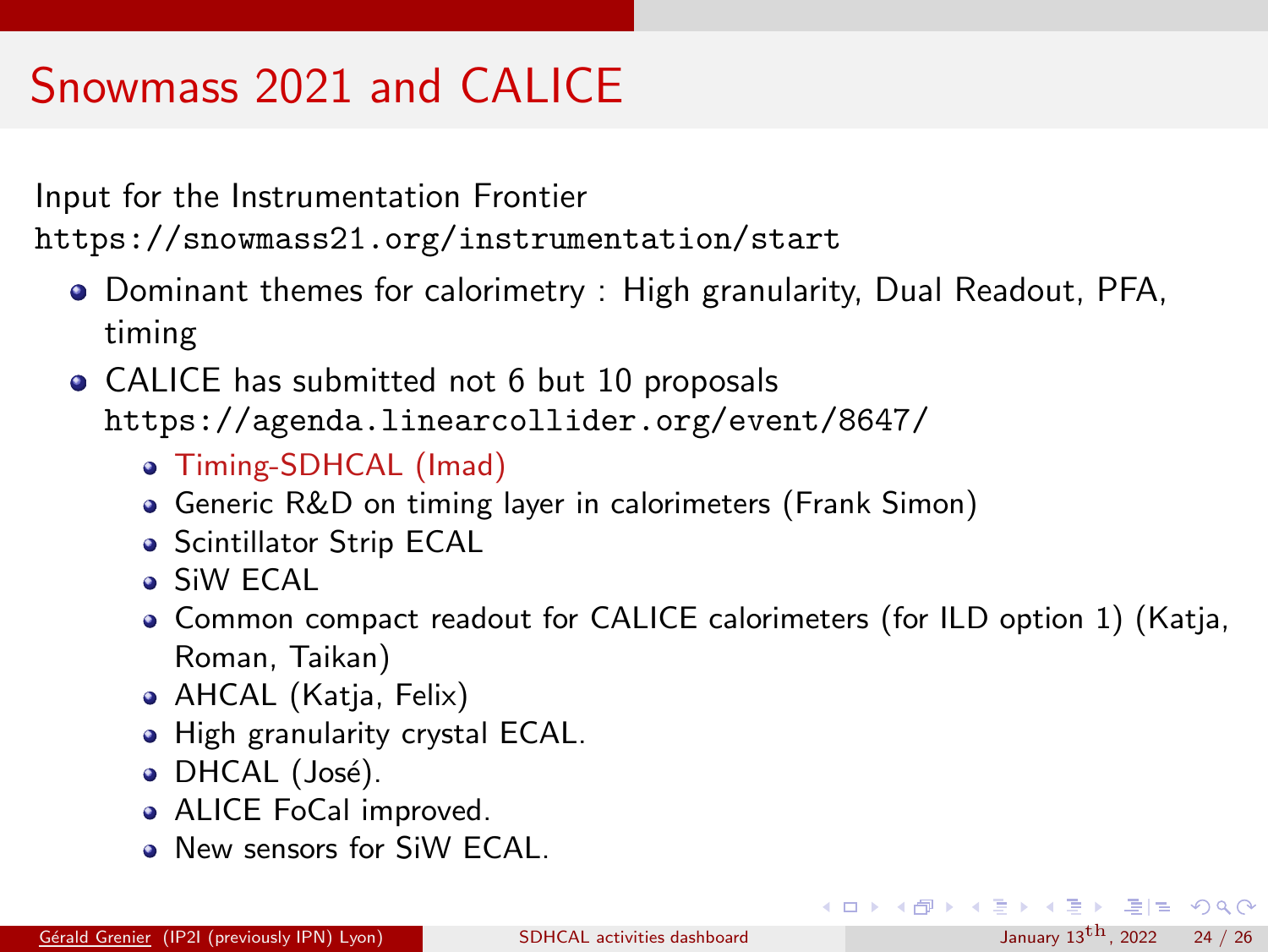### News from our data

#### Our data on DIRAC will need to be moved : IP2I end of grid support

- Our test beams data have been transferred from grid catalogue LFC to DIRAC catalogue and to CERN eos.
- CERN files on EOS have been copied in 2018 from NAS or recently from the path LFC  $\rightarrow$  DIRAC  $\rightarrow$  CERN eos.
- Checksum on files : CERN eos files that were on LFC are identical to those in DIRAC and LFC except for 6 files.
- These 6 files were copied in 2018, they are identical between LFC and DIRAC (likely they were badly transferred to LFC)
- These 6 files are from SPS AugSep2012 ( DHCAL 715572 I0 0.slcio, DHCAL 715572 I1 0.slcio, DHCAL 715572 I2 0.slcio, DHCAL 715572 I3 0.slcio, DHCAL 715573 I0 0.slcio, DHCAL 715651 I0 0.slcio )
- **Q** The test beam data in LFC have been deleted.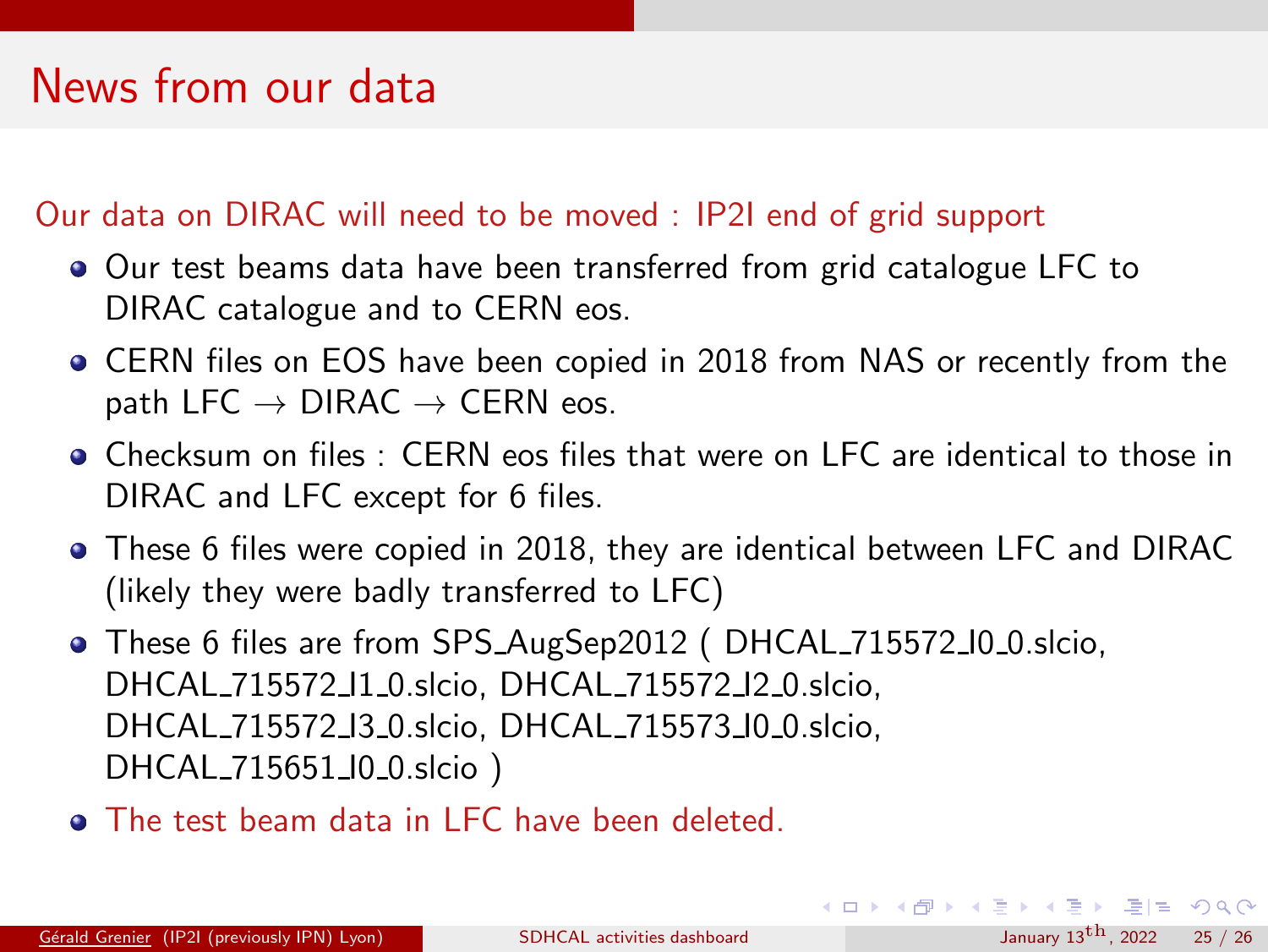### <span id="page-25-0"></span>**Outlook**

### Flash info

- A task force to redefine the LCIO RawCalorimeterHit has been set up.
- Discussion on timing in calorimeters started with ECAL and chinese groups.
- Guillaume leaving at the end of the month.

Don't hesitate to add any important activity, paper, or conference, I may have miss.

### Next meetings

Imad teaching duties on Thursday mornings from february 3rd to may 12th. Survey

[https://evento.renater.fr/survey/day-for-sdhcal-meeting-in-march-ma](https://evento.renater.fr/survey/day-for-sdhcal-meeting-in-march-may-period-8yfwr6c8) Europe (winter) 9-11 / China 16-18 / Korea 17-19

- January 27th
- Chinese new year February 1-14
- February 24th (vacation week in Lyon University)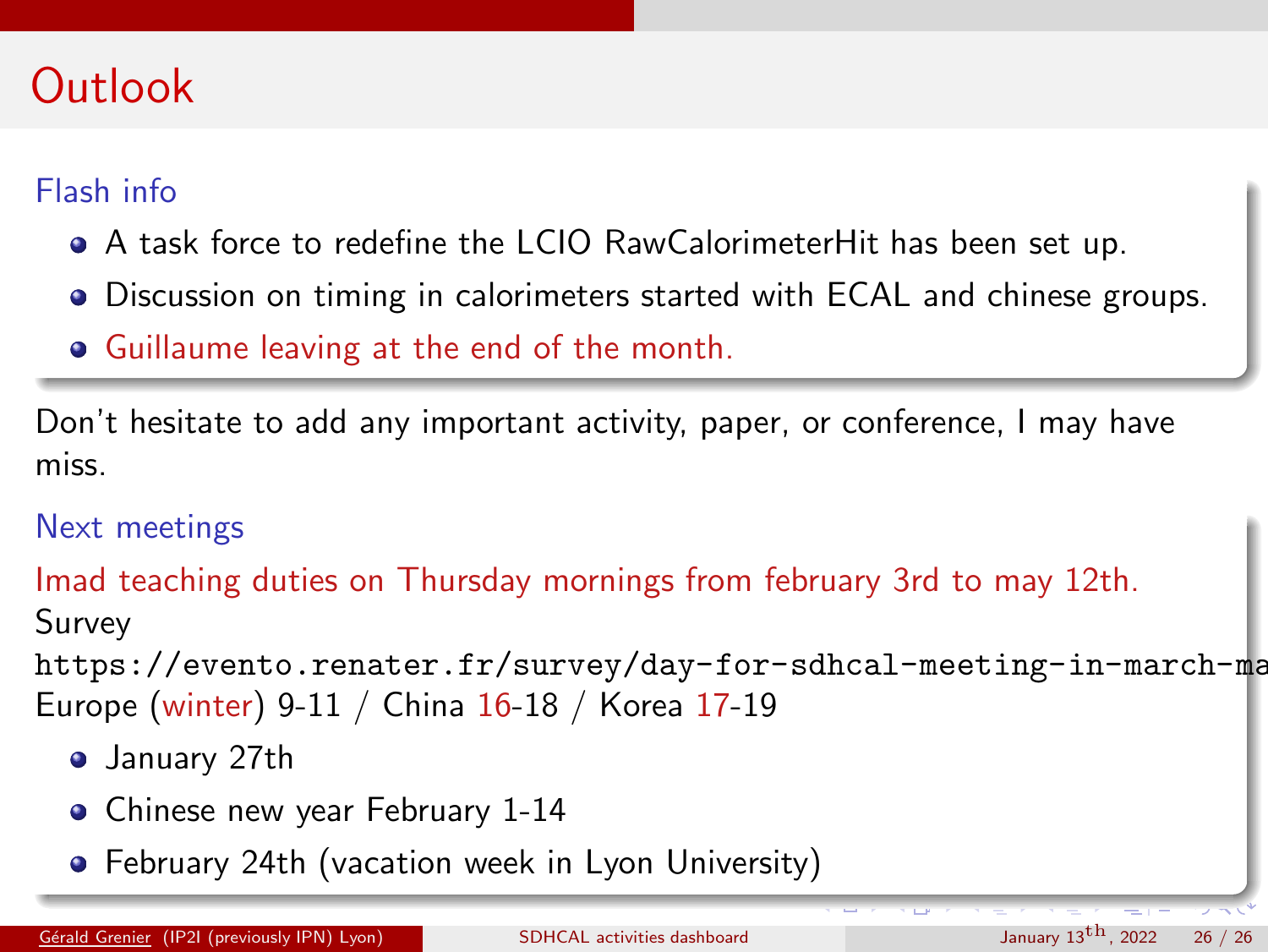# <span id="page-26-0"></span>Backup

Gérald Grenier (IP2I (previously IPN) Lyon) [SDHCAL activities dashboard](#page-0-0) January 13<sup>[th](#page-31-0)</sup>, 2022 27 / 26

K ロ ▶ K @ ▶ K ミ ▶ K ミ ▶ [로]로 19 Q @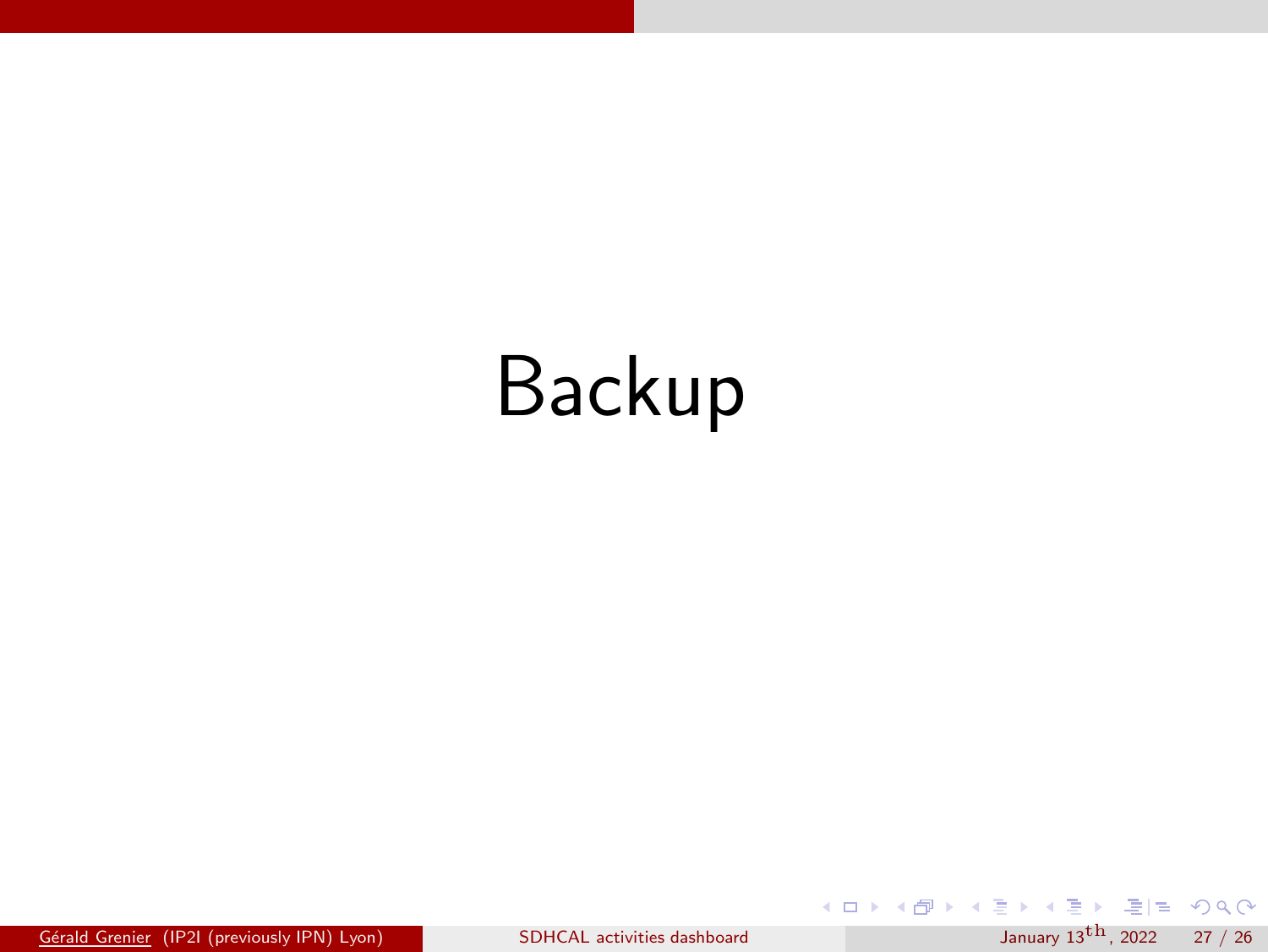### Past meetings

- LCWS2019, October 28 November 1 2019, Sendai, <https://agenda.linearcollider.org/event/8217/> : one talk by Bo on APRIL PFA
- **CEPC workshop, November 18-20, IHEP, Beijing,** <https://indico.ihep.ac.cn/event/9960/>, a SDHCAL talk by Bing.
- CHEF2019, November 25-29, Kyushu, [https://indico.cern.ch/event/818783/]( https://indico.cern.ch/event/818783/) 3 talks (Bing, GG, Djamel)
	- PID with Boosted Decision Tree (Bing)
	- Digitizer (Djamel)
	- APRIL PFA (GG)
- RPC2020, February 10-14, Roma, <https://agenda.infn.it/event/19942/> No abstract submitted
- Spring 2020 CALICE meeting, March 4-6, McGill <https://agenda.linearcollider.org/event/8343/overview> Very little SDHCAL presence (2 persons) One talk by Mary-Cruz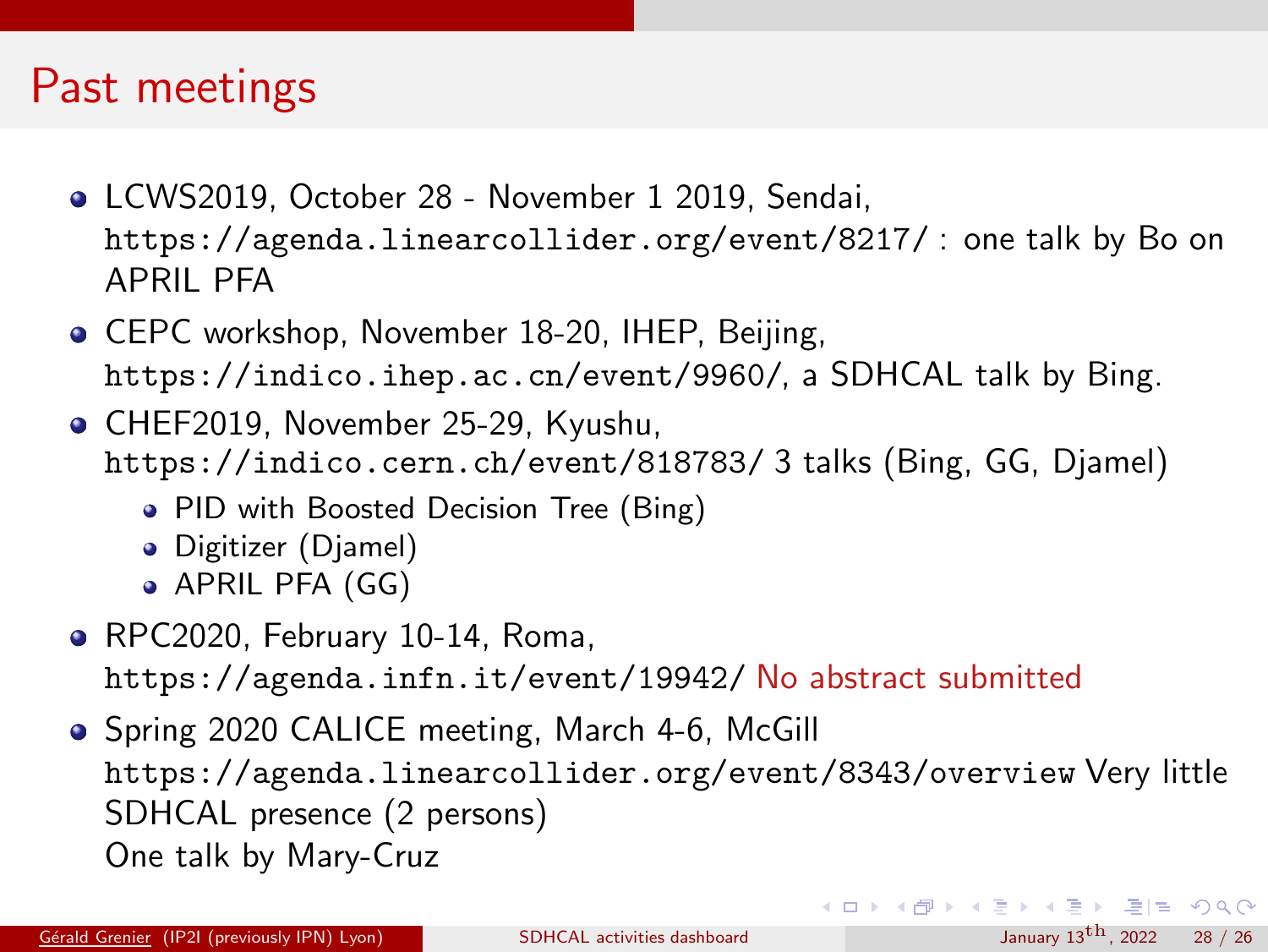### <span id="page-28-0"></span>Past meetings (II)

- FCC France, May 14-15, By video, <https://indico.in2p3.fr/event/20792/>
- CALICE analysis meeting, May 20 <https://agenda.linearcollider.org/event/8526/> (one talk by Hector)
- CALICE analysis meeting, July 30, 2020 <https://agenda.linearcollider.org/event/8585/> (one talk by Bing)
- CALICE Collaboration meeting, Sept 28-30, 2020 <https://agenda.linearcollider.org/event/8608/>
- AWLC 2020 (Americas Workshop on Linear Colliders), October 19-22, online <https://conf.slac.stanford.edu/awlc2020/>
- **FCC workshop, November 10-13, 2020, online** <https://indico.cern.ch/event/932973/>
- CALICE analysis meeting, December 10, online <https://agenda.linearcollider.org/event/9005/>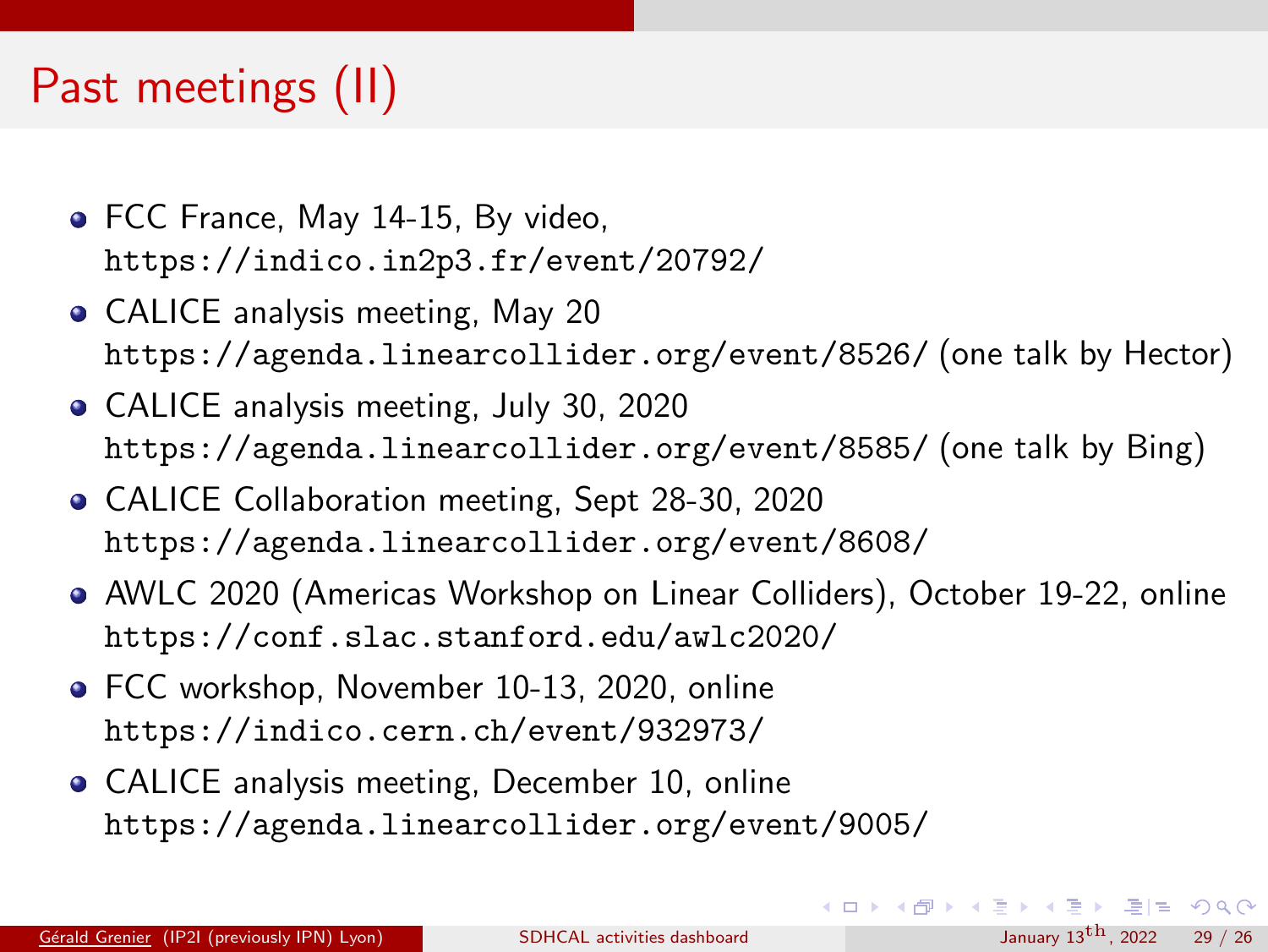# <span id="page-29-0"></span>Past meetings (III)

- IML Machine Learning Workshop, June 2-5 2020, CERN, POSTPONED to October 19-22 <https://indico.cern.ch/event/852553/> Lots of potentially intersting talks
- CPAD Instrumentation Frontier Workshop 2021, March 18-22 (overlap LCWS) <https://www.stonybrook.edu/cfns/cpad2021/index.html> (abstract up to 02/28/2021)
- LCWS Europe, March 15-19, 2021, online <https://indico.cern.ch/event/995633/> 2 talks accepted, April 16 at 11:20 pm and 18 at 11:20 am.
- CALICE meeting, March 24-26, 2021 online <https://agenda.linearcollider.org/event/9076/overview>
- Workshop on gas transport, April 22, online, <https://indico.cern.ch/event/1022051/overview> Numerous talks on high GWP gas replacement
- TIPP 2020  $\rightarrow$  TIPP 2021, online, May 24-28, 2021 <https://indico.cern.ch/event/981823/> One talk on tricot electronics <https://indico.cern.ch/event/981823/contributions/4295341/>.

Gérald Grenier (IP2I (previously IPN) Lyon) [SDHCAL activities dashboard](#page-0-0) January 13<sup>th</sup>, 2022 30 / 26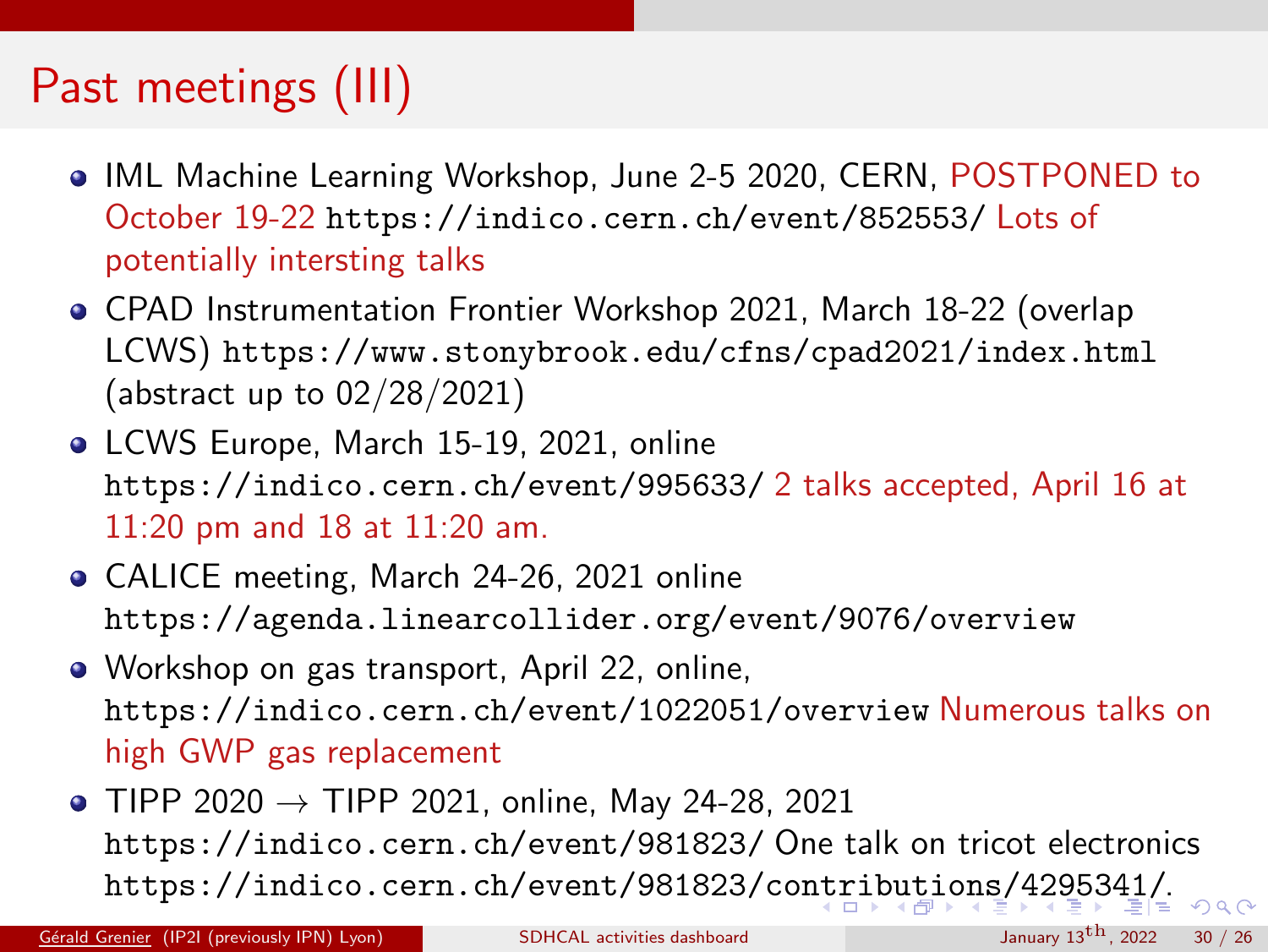# <span id="page-30-0"></span>Past meetings (IV)

- ILD meeting, June 3-4 2021, online, <https://agenda.linearcollider.org/event/9199/>
- **ECFA Higgs at ee collider meeting, June 18, 2021** <https://indico.cern.ch/event/1033941/>
- EPS-HEP 2021, online, July 26-30, <https://indico.desy.de/event/28202/>. One CALICE talk
- CALICE Analysis meeting, June 30, 2021 online, <https://agenda.linearcollider.org/event/9265/>
- FCC week 2021, June 28-July 2, 2021 online.
- PIC 2020, September 14-17 2021, Aachen, Germany, <https://pic2020.physik.rwth-aachen.de/>
- Higgs 2021, October 18-22, 2021, Stony Brook, NY, USA, <https://indico.cern.ch/event/1030068/overview>. fully online
- ILCX2021 : "ILC workshop on potential experiments", October 26-29, 2021, Tsukuba, Online, <https://agenda.linearcollider.org/event/9211/>.